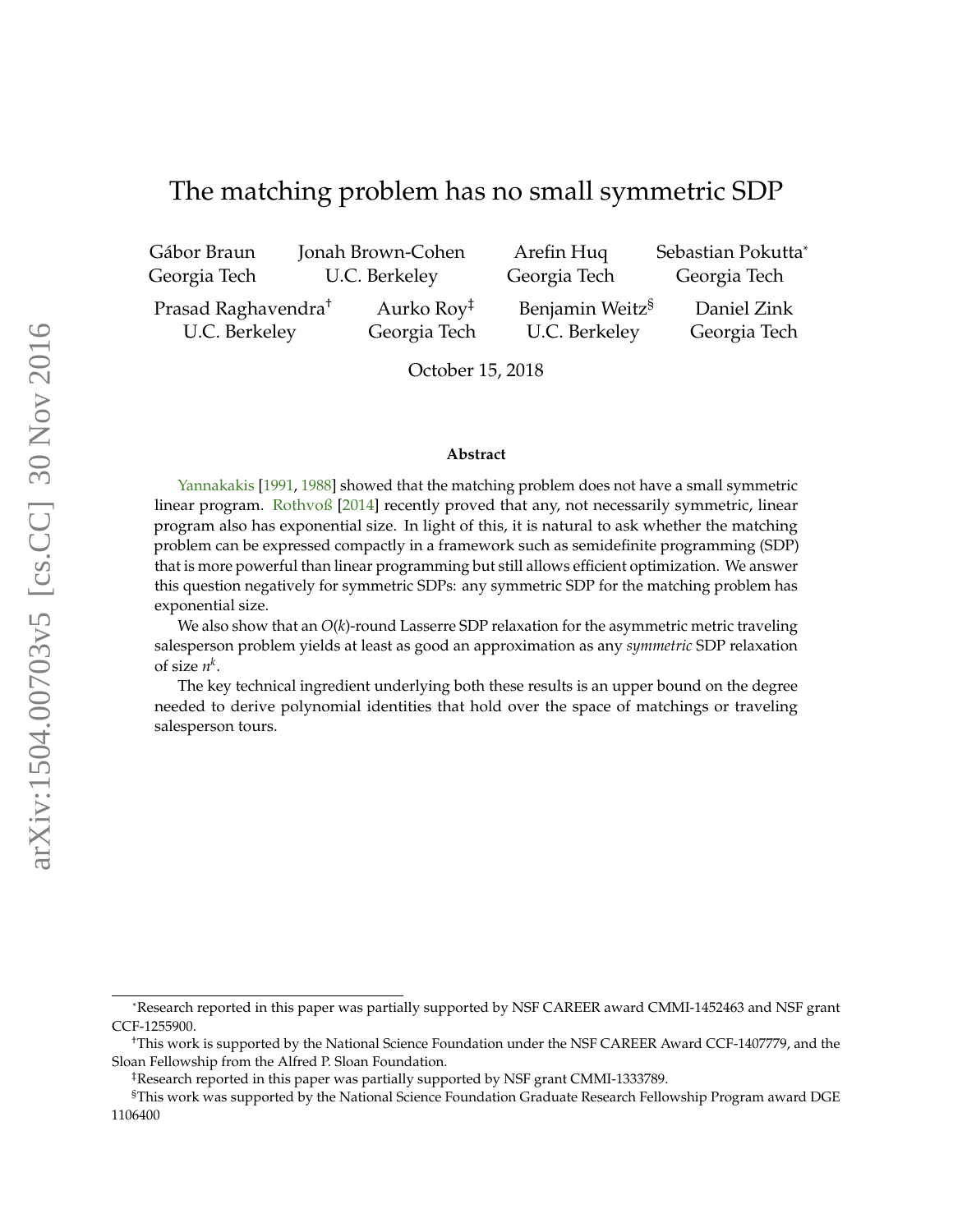### **1 Introduction**

In his seminal work, [Yannakakis](#page-18-0) [\[1991,](#page-18-0) [1988\]](#page-18-1) showed that any symmetric linear program for the matching problem has exponential size. [Rothvoß](#page-18-2) [\[2014\]](#page-18-2) recently showed that one can drop the symmetry requirement: any linear program for the matching problem has exponential size. Since it is possible to optimize over matchings in polynomial time, it follows that there is a gap between problems that have small linear formulations and problems that allow efficient optimization.

In light of this gap, it is reasonable to ask whether semidefinite programming (SDP) can characterize all problems that allow efficient optimization. Semidefinite programs generalize linear programs and can be solved efficiently both in theory and practice (see [Vandenberghe and](#page-18-3) [Boyd](#page-18-3) [\[1996\]](#page-18-3)). SDPs are the basis of some of the best algorithms currently known, for example the approximation of [Goemans and Williamson](#page-18-4) [\[1995\]](#page-18-4) for MAX CUT.

Following prior work (see for example [Gouveia et al.](#page-18-5) [\[2011\]](#page-18-5)) we define the size of an SDP formulation as the dimension of the psd cone from which the polytope can be obtained as an affine slice. Some recent work has shown limits to the power of small SDPs. [Briët et al.](#page-17-0) [\[2013,](#page-17-0) [2015\]](#page-17-1) nonconstructively give an exponential lower bound on the size of SDP formulations for most 0/1 polytopes. [Lee et al.](#page-18-6) [\[2015\]](#page-18-6) give an exponential lower bound for solving the traveling salesperson problem (TSP) and approximating max <sup>3</sup>-sat. However the question of whether the matching problem has a small SDP remains open. We give a partial negative answer to this question by proving the analog of Yannakakis's result for semidefinite programs:

**Theorem 1.1.** *Any symmetric SDP for the matching problem has exponential size.*

As we explain below, the main challenge we faced in obtaining this result was to develop machinery to handle the nontrivial structure of the solution space of matchings.

Using a similar argument, we also show that for the asymmetric metric traveling salesperson problem the optimal symmetric semidefinite formulation of a given size is essentially achieved by the respective level of the Lasserre hierarchy.

### **Related work**

Bounding the size of general linear programming formulations for a given problem was initiated by the seminal paper of [Yannakakis](#page-18-0) [\[1991,](#page-18-0) [1988\]](#page-18-1). In Yannakakis's model, a general linear program for say the perfect matching polytope  $PM(n)$  consists of a higher-dimensional polytope  $Q \in \mathbb{R}^D$  and a projection  $\pi$  such that  $\pi(Q) = PM(n)$ . The size of the linear program is measured as the number of inequalities required to define the polytope *Q*.

[Yannakakis](#page-18-0) [\[1991\]](#page-18-0) characterized the size of linear programming formulations in terms of the non-negative rank of an associated matrix known as the *slack matrix*. Using this characterization, Yannakakis showed that any *symmetric* linear program for the matching problem or traveling salesperson problem requires exponential size. Roughly speaking, a linear program for the matching problem is symmetric if for every permutation  $\sigma$  of the vertices in the corresponding graph, there is a permutation  $\tilde{\sigma}$  of the coordinates in  $\mathbb{R}^D$  that leaves the linear program (and thus the polytope *Q*) unchanged.

A natural question that came out of the work of Yannakakis is whether dropping the symmetry requirement helps much. [Kaibel et al.](#page-18-7) [\[2010\]](#page-18-7) showed that dropping the symmetry requirement can mean the difference between polynomial and superpolynomial size linear extended formulations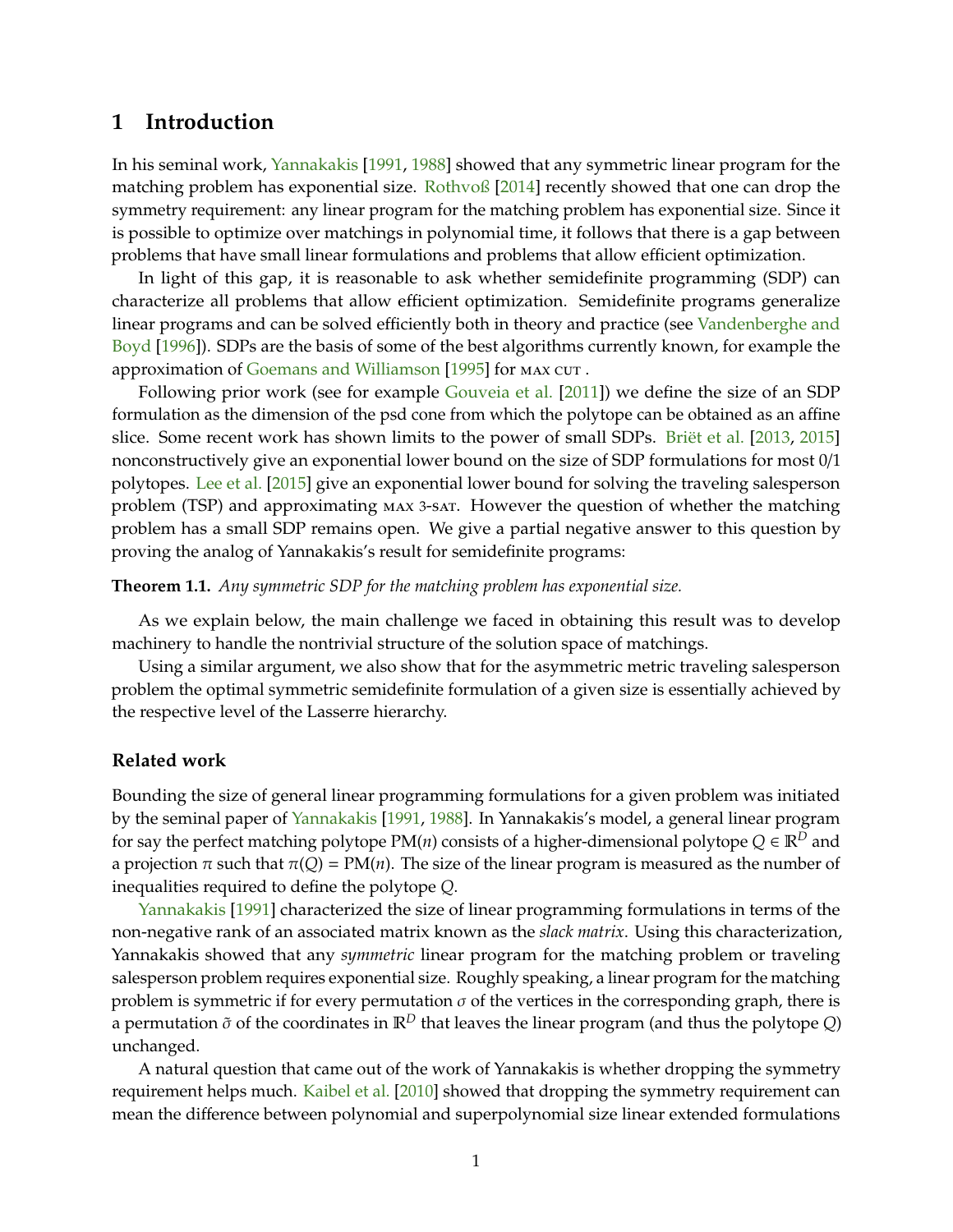<span id="page-2-0"></span>for matchings with  $\lfloor \log n \rfloor$  edges in  $K_n$ , while [Goemans](#page-18-8) [\[2015\]](#page-18-8) and [Pashkovich](#page-18-9) [\[2014\]](#page-18-9) showed that it can mean the difference between subquadratic and quadratic size linear extended formulations for the permutahedron. Nonetheless, [Fiorini et al.](#page-18-10) [\[2012,](#page-18-10) [2015\]](#page-18-11) and [Rothvoß](#page-18-2) [\[2014\]](#page-18-2) answered this question negatively for the TSP and matching problems respectively: any linear extended formulation of either problem, symmetric or not, has exponential size. In particular, [Fiorini et al.](#page-18-10) √ [\[2012,](#page-18-10) [2015\]](#page-18-11) established a 2<sup> $\Omega(\sqrt{n})$ </sup> lower bound on any linear formulation for the TSP, while [Rothvoß](#page-18-2) [\[2014\]](#page-18-2) later established a  $2^{\Omega(n)}$  lower bound on any linear formulation for matching, which by a known reduction implies a  $2^{\Omega(n)}$  lower bound for the TSP. From a computational standpoint*,* these are strong lower bounds against solving the TSP or matching problem exactly via small linear programs. Subsequently, the framework of Yannakakis has been generalized towards showing lower bounds even for approximating combinatorial optimization problems in [Braun et al.](#page-17-2) [\[2012,](#page-17-2) [2015a\]](#page-17-3), [Chan et al.](#page-17-4) [\[2013\]](#page-17-4), [Braverman and Moitra](#page-17-5) [\[2013\]](#page-17-5), [Bazzi et al.](#page-17-6) [\[2015\]](#page-17-6).

For the class of maximum constraint satisfaction problems (MaxCSPs), [Chan et al.](#page-17-4) [\[2013\]](#page-17-4) established a connection between lower bounds for general linear programs and lower bounds against an explicit linear program, namely the hierarchy of [Sherali and Adams](#page-18-12) [\[1990\]](#page-18-12). Using that connection, [Chan et al.](#page-17-4) [\[2013\]](#page-17-4) showed that for every constant *d* and for every MaxCSP, the *d*-round Sherali-Adams LP relaxation yields at least as good an approximation as any LP relaxation of size  $n^{d/2}$ . By appealing to lower bounds on Sherali-Adams relaxations of MaxCSPs in literature*,* they give super-polynomial lower bounds for max <sup>3</sup>-sat and other MaxCSPs.

Given the general LP lower bounds, it is natural to ask whether the situation is different for SDP relaxations. Building on the approach of [Chan et al.](#page-17-4) [\[2013\]](#page-17-4), [Lee et al.](#page-18-13) [\[2014\]](#page-18-13) showed that for the class of MaxCSPs, for every constant *d*, the *d*-round Lasserre SDP relaxation yields at least as good an approximation as any symmetric SDP relaxation of size  $n^{d/2}$ . In light of known lower bounds for Lasserre SDP relaxations of max <sup>3</sup>-sat, this yields a corresponding lower bound for approximating max <sup>3</sup>-sat. In a recent advance, [Lee et al.](#page-18-6) [\[2015\]](#page-18-6) show an exponential lower bound even for *asymmetric* SDP relaxations of the TSP.

#### **Contribution**

We show that there is no small symmetric SDP for the matching problem. Our result is an SDP analog of the result in [Yannakakis](#page-18-0) [\[1991,](#page-18-0) [1988\]](#page-18-1) that ruled out a small symmetric LP for the matching problem. Specifically, we show:

**Theorem 1.2.** *There exists an absolute constant*  $\alpha > 0$  *such that for every*  $\varepsilon \in [0, 1)$ *, every* symmetric *SDP*  $r$ elaxation approximating the perfect matching problem within a factor  $1-\frac{\varepsilon}{n-1}$  has size at least  $2^{\alpha n}.$ 

To prove this we show that if the matching problem has a small symmetric SDP relaxation, then there is a low-degree sum of squares refutation of the existence of a perfect matching in an odd clique, which contradicts a result by [Grigoriev](#page-18-14) [\[2001\]](#page-18-14).

The key technical obstacle in adapting the MaxCSP argument to the matching problem is the non-trivial algebraic structure of the underlying solution space (the space of all perfect matchings). A multilinear polynomial is zero over the solution space of a MaxCSP (the Boolean hypercube {0, 1} *n* ) if and only if all the coefficients of the polynomial are zero, which is trivial to test. In contrast, simply testing whether a multilinear polynomial is zero over all perfect matchings is non-trivial. Nonetheless, in a key lemma we show that every multilinear polynomial *F* that is identically zero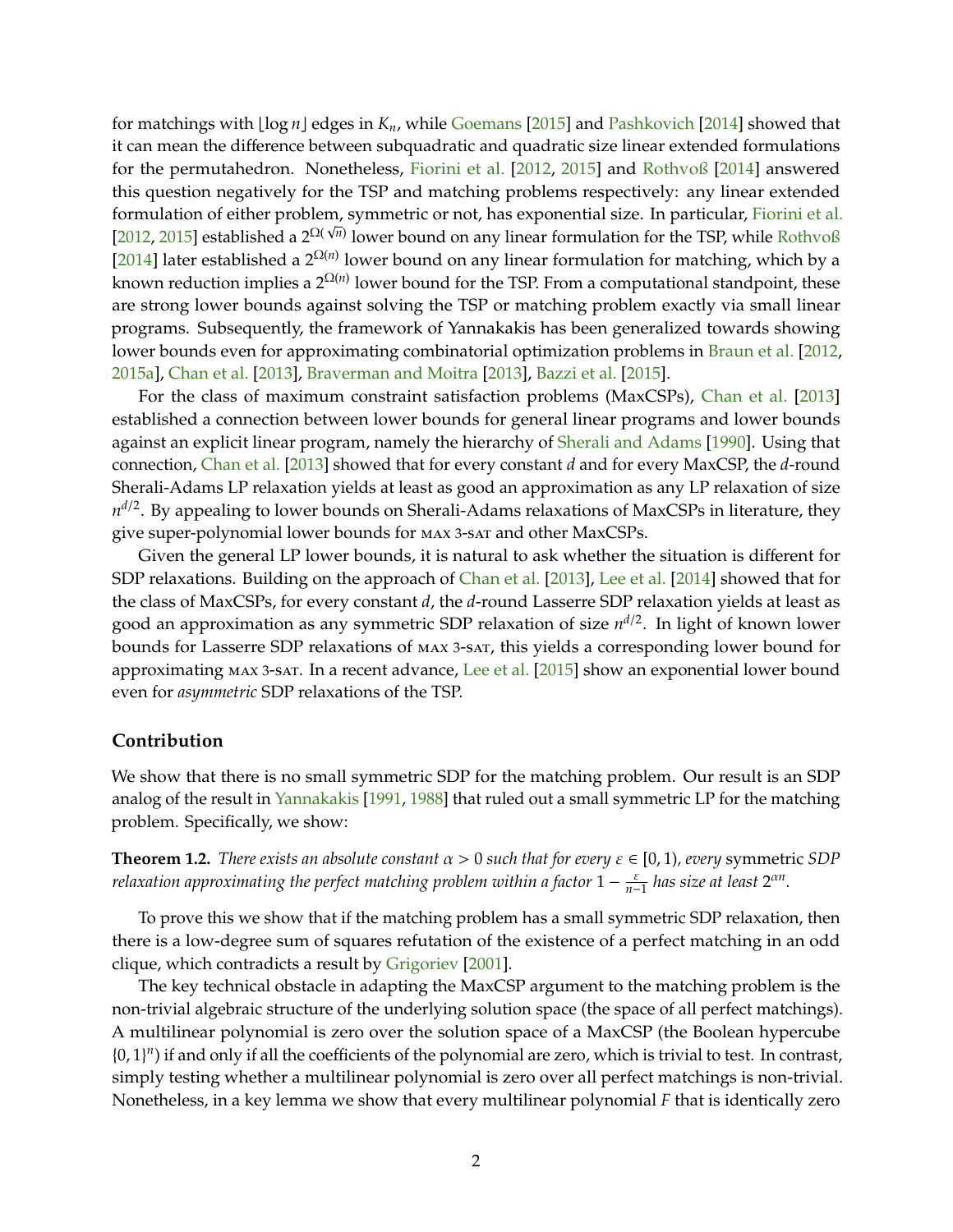<span id="page-3-1"></span>over perfect matchings can be certified as such via a derivation of degree 2 · deg(*F*) − 1, starting from the linear and quadratic constraints that define the space of perfect matchings.

Our second result concerns the asymmetric metric traveling salesperson problem, which is a restriction of the TSP to the case where edge costs obey the triangle equality but are not necessarily symmetric, so that the cost from *u* to *v* may not equal the cost from *v* to *u*. We show that Lasserre SDP relaxations are more or less optimal among all symmetric SDP relaxations for approximating the asymmetric metric traveling salesperson problem. The precise statement follows.

**Theorem 1.3.** *For every constant*  $\rho > 0$ *, if there exists a symmetric SDP relaxation of size*  $r < \sqrt{\binom{2n}{k}} - 1$ *which achieves a* ρ*-approximation for asymmetric metric TSP instances on* 2*n vertices, then the* (2*k*−1)*-round Lasserre relaxation achieves a* ρ*-approximation for asymmetric metric TSP instances on n vertices.*

## <span id="page-3-0"></span>**2 Symmetric SDP formulations**

In this section we define a framework for symmetric semidefinite programming formulations and show that a symmetric SDP formulation implies a symmetric sum of squares representation over a small basis. Our framework extends the one in [Braun et al.](#page-17-7) [\[2015b\]](#page-17-7) with a symmetry condition; see also [Lee et al.](#page-18-13) [\[2014\]](#page-18-13).

We first introduce some notation we will use. Let  $[n]$  denote the set  $\{1, \ldots, n\}$ . Let  $\mathbb{S}^r_+$  denote the cone of  $r \times r$  real symmetric positive semidefinite (psd) matrices. Let  $\mathbb{R}[x]$  denote the set of polynomials in *n* real variables  $x = (x_1, \ldots, x_n)$  with real coefficients. For a set  $H \subseteq \mathbb{R}[x]$  let  $\langle H \rangle$ denote the vector space spanned by H and let  $\langle H \rangle$ <sub>*I*</sub> denote the ideal generated by H. (Recall that a polynomial *ideal* in a polynomial ring *R* is a set that is closed under addition of polynomials in the ideal and closed under multiplication by polynomials in the ring.)

Suppose group *G* acts on a set *X*. The (left) action of  $g \in G$  on  $x \in X$  is denoted  $g \cdot x$ . Recall that the *orbit* of  $x \in X$  is  $\{g \cdot x \mid g \in G\}$  while the *stabilizer* of  $x$  is  $\{g \in G \mid g \cdot x = x\}$ . Let  $A_n$  denote the alternating group on *n* letters (the set of even permutations of [*n*]).

We now present our SDP formulation framework. We restrict ourselves to maximization problems even though the framework extends to minimization problems. A *maximization problem*  $\mathcal{P} = (\mathcal{S}, \mathcal{F})$  consists of a set S of feasible solutions and a set  $\mathcal F$  of objective functions. Suppose we are given two functions  $\tilde{C}: \mathcal{F} \to \mathbb{R}$  and  $\tilde{S}: \mathcal{F} \to \mathbb{R}$ . We say an algorithm  $(\tilde{C}, \tilde{S})$ -approximately solves  $\mathcal P$  if for all  $f \in \mathcal F$  with  $\max_{s \in \mathcal S} f(s) \leqslant \tilde S(f)$  it computes  $\tilde f \in \mathbb R$  satisfying  $\max_{s \in \mathcal S} f(s) \leqslant \tilde f \leqslant \tilde C(f)$ . We will refer to *C*˜ and *S*˜ as the *approximation guarantees*.

**Example 2.1.** Suppose we are given a polytope *P* with non-redundant inner and outer descriptions:

$$
P = \text{conv}(V) = \left\{ x \, \middle| \, a_j x \leq b_j, j \in [m] \right\}.
$$

Let us define  $f_i(x) := b_i - a_i x$  for each  $j \in [m]$ . We can now associate a maximization problem with this polytope by setting  $S = V$  and  $\mathcal{F} = \{f_j | j \in [m]\}$ , so that each vertex is a solution and the slack with respect to each facet is a function. In order to recover the polytope exactly we would set

$$
\tilde{C}(f) = \tilde{S}(f) = \max_{x \in P} f(x) = 0
$$

for all  $f \in \mathcal{F}$ .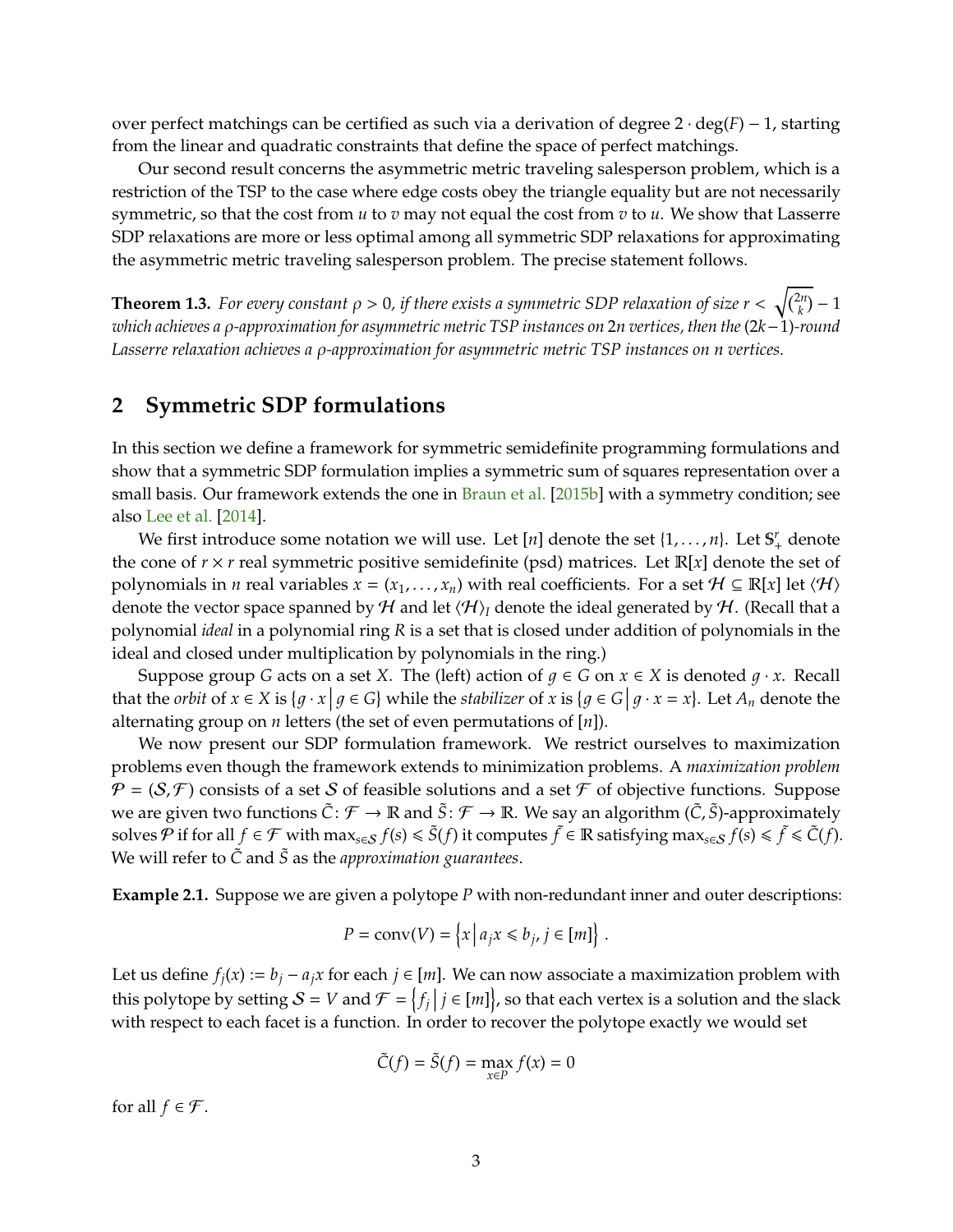Let *G* be a group with associated actions on *S* and *F*. The problem *P* is *G-symmetric* if the group action satisfies the compatibility constraint  $(q \cdot f)(q \cdot s) = f(s)$ . For a *G*-symmetric problem we require *G*-symmetric approximation guarantees:  $\tilde{C}(q \cdot f) = \tilde{C}(f)$  and  $\tilde{S}(q \cdot f) = \tilde{S}(f)$  for all  $f \in \mathcal{F}$ and  $q \in G$ .

We now define the notion of a semidefinite programming formulation of a maximization problem.

**Definition 2.2** (SDP formulation for  $\mathcal{P}$ ). Let  $\mathcal{P} = (S, \mathcal{F})$  be a maximization problem with approximation guarantees  $\tilde{C}$ ,  $\tilde{S}$ . A ( $\tilde{C}$ ,  $\tilde{S}$ )*-approximate SDP formulation of*  $P$  of size *d* consists of a linear map  $\mathcal{A} \colon \mathbb{S}^{d}_{+} \to \mathbb{R}^{k}$  and  $b \in \mathbb{R}^{k}$  together with

- 1. *Feasible solutions:* an  $X^s \in \mathbb{S}^d_+$  with  $\mathcal{A}(X^s) = b$  for all  $s \in \mathcal{S}$ , i.e., the SDP  $\{X \in \mathbb{S}^d_+ | \mathcal{A}(X) = b\}$  is a relaxation of conv  $\{X^s \mid s \in S\}$ ,
- 2. *Objective functions:* an affine function  $w^f : \mathbb{S}_+^d \to \mathbb{R}$  satisfying  $w^f(X^s) = f(s)$  for all  $f \in \mathcal{F}$  with max<sub>*s∈S*</sub>  $f(s)$  ≤  $\tilde{S}(f)$  and all  $s \in S$ , i.e., the linearizations are exact on solutions, and
- 3. Achieving guarantee:  $\max \{ w^f(X) \mid \mathcal{A}(X) = b, X \in \mathbb{S}^d_+ \} \leq \tilde{C}(f) \text{ for all } f \in \mathcal{F} \text{ with } \max_{s \in \mathcal{S}} f(s) \leq \epsilon \leq \tilde{C}(f) \text{ for all } f \in \mathcal{F} \text{ with } \max_{s \in \mathcal{S}} f(s) \leq \epsilon \leq \tilde{C}(f) \text{ for all } f \in \mathcal{F} \text{ with } \max_{s \in \mathcal{S}} f(s) \leq \epsilon \leq \tilde$  $\tilde{S}(f)$ .

If *G* is a group,  $\mathcal P$  is *G*-symmetric, and *G* acts on  $\mathbb S^d_+$ , then an SDP formulation of  $\mathcal P$  with symmetric approximation guarantees  $\tilde{C}$ ,  $\tilde{S}$  is *G-symmetric* if it additionally satisfies the compatibility conditions for all  $q \in G$ :

- 1. *Action on solutions:*  $X^{g \cdot s} = g \cdot X^s$  for all  $s \in S$ .
- 2. *Action on functions:*  $w^{g \cdot f}(g \cdot X) = w^f(X)$  for all  $f \in \mathcal{F}$  with  $\max_{s \in \mathcal{S}} f(s) \leq \tilde{S}(f)$ .
- 3. *Invariant affine space:*  $\mathcal{A}(q \cdot X) = \mathcal{A}(X)$ .

A *G*-symmetric SDP formulation is *G-coordinate-symmetric* if the action of *G* on  $\mathbb{S}^d_+$  is by permutation of coordinates: that is, there is an action of *G* on [*d*] with  $(g \cdot X)_{ij} = X_{g^{-1} \cdot i, g^{-1} \cdot j}$  for all  $X \in S^d_+, i, j \in [d]$ and  $g \in G$ .

We now turn a *G*-coordinate-symmetric SDP formulation into a symmetric sum of squares representation over a small set of basis functions.

<span id="page-4-0"></span>**Lemma 2.3** (Sum of squares for a symmetric SDP formulation)**.** *If a G-symmetric maximization problem* P = (S, F ) *admits a G-coordinate-symmetric* (*C*˜, *S*˜)*-approximate SDP formulation of size d, then there is a set*  $H$  *of at most*  $\binom{d+1}{2}$  functions  $h: S \to \mathbb{R}$  such that for any  $f \in \mathcal{F}$  with  $\max f \leqslant \tilde{S}(f)$  we have  $\tilde{C}(f) - f = \sum_j h_j^2$  $\frac{d}{dt^j} + \mu_f$  for some  $h_j \in \langle \mathcal{H} \rangle$  and constant  $\mu_f \geqslant 0$ . Furthermore the set  $\mathcal H$  is invariant under *the action of G given by*  $(g \cdot h)(s) = h(g^{-1} \cdot s)$  *for*  $g \in G$ *,*  $h \in H$  *and*  $s \in S$ *.* 

*Proof.* For any psd matrix *M* let  $\sqrt{M}$  denote the unique psd matrix with  $\sqrt{M^2} = M$ . Note that *M*  $\sqrt{M}$ <sup>T</sup> = *M* also, since  $\sqrt{M}$  is symmetric.

Let  $\mathcal{A}, b, \{X^s \mid s \in \mathcal{S}\}, \{w^f \mid f \in \mathcal{F}\}$  comprise a *G*-coordinate-symmetric SDP formulation of size *d*. We define the set  $\mathcal{H} := \left\{ h_{ij} \, | \, i, j \in [d] \right\}$  via  $h_{ij}(s) := \sqrt{X^s}_{ij}$ . By the action of *G* and the uniqueness of the square root, we have  $g \cdot h_{ij} = h_{g \cdot i, g \cdot j}$ , so H is *G*-symmetric. As  $h_{ij} = h_{ji}$ , the set H has at most  $\binom{d+1}{2}$  elements.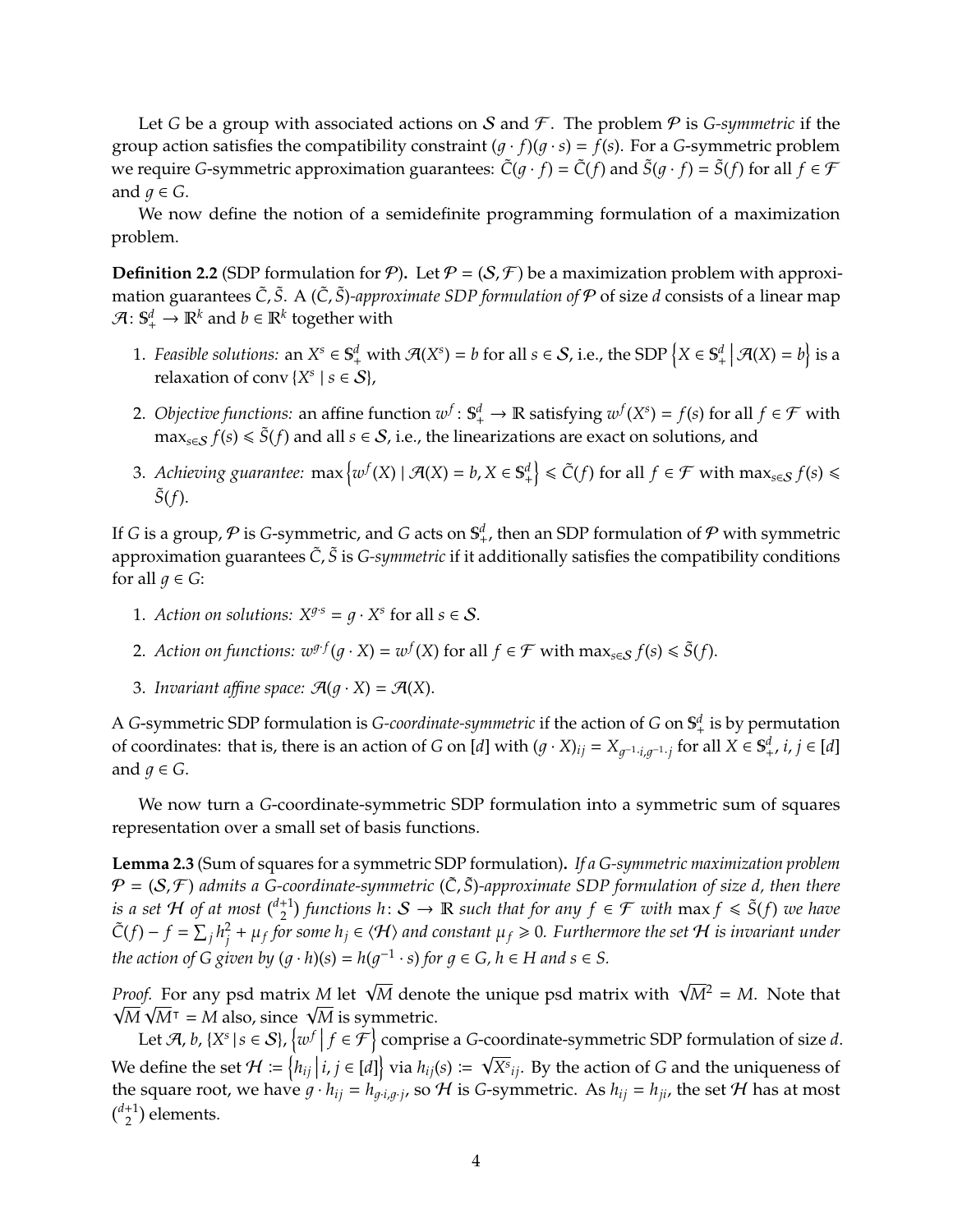<span id="page-5-1"></span>By standard strong duality arguments as in [Braun et al.](#page-17-7) [\[2015b\]](#page-17-7), for every  $f \in \mathcal{F}$  with  $\max f \leqslant \tilde{S}(f)$ , there is a  $U^f \in S^d_+$  and  $\mu_f \geqslant 0$  such that for all  $s \in \mathcal{S}$ ,

$$
\tilde{C}(f) - f(s) = \text{Tr}[U^f X^s] + \mu_f.
$$

Again by standard arguments the trace can be rewritten as a sum of squares:

$$
\operatorname{Tr}[U^f X^s] = \operatorname{Tr}\left[ \left( \sqrt{U^f} \sqrt{X^s} \right)^{\mathsf{T}} \left( \sqrt{U^f} \sqrt{X^s} \right) \right] = \sum_{i,j \in [d]} \left( \sum_{k \in [d]} \sqrt{U^f}_{ik} \cdot \sqrt{X^s}_{kj} \right)^2
$$

Therefore  $\tilde{C}(f) - f = \sum_{i,j \in [d]} (\sum_{k \in [d]}$ √  $\overline{U^f}_{ik} \cdot h_{kj}$ <sup>2</sup> +  $\mu_f$ , as claimed.

# **3 The perfect matching problem**

We now present the *perfect matching problem* PM(*n*) as a maximization problem in the framework of [Section 2](#page-3-0) and show that any symmetric SDP formulation has exponential size.

Let *n* be an even positive integer, and let *K<sup>n</sup>* denote the complete graph on *n* vertices. The feasible solutions of PM( $n$ ) are all the perfect matchings *M* on  $K_n$ . The objective functions  $f_F$  are indexed by the edge sets *F* of  $K_n$ : for each  $F \subseteq {n \choose 2}$  we define  $f_F(M) \coloneqq |M \cap F|$ . For approximation guarantees we use  $\hat{S}(f) := \max f$  and  $\hat{C}(f) := \max f + \varepsilon/2$  for some fixed  $0 \le \varepsilon < 1$  as in [Braun and](#page-17-8) [Pokutta](#page-17-8) [\[2015a\]](#page-17-8); see also [Braun and Pokutta](#page-17-9) [\[2015b\]](#page-17-9) for a more in-depth discussion.

#### **3.1 Symmetric functions on matchings are juntas**

In this section we show that functions on perfect matchings with high symmetry are actually *juntas*: they depend only on the edges of a small vertex set. The key is the following lemma stating that perfect matchings coinciding on a vertex set belong to the same orbit of the pointwise stabilizer of the vertex set. Let  $A_n$  denote the alternating group on *n* letters, and for any subset  $X \subseteq [n]$  let  $A(X)$ denote the alternating group that operates on the elements of *X* and fixes the remaining elements of [*n*]. For any set *W* ⊆ [*n*] let *E*[*W*] denote the edges of *K<sup>n</sup>* with both endpoints in *W*.

<span id="page-5-0"></span>**Lemma 3.1.** *Let S* ⊆ [*n*] *with*  $|S| < n/2$  *and let*  $M_1$  *and*  $M_2$  *be perfect matchings in*  $K_n$ *. If*  $M_1 ∩ E[S] =$  $M_2 \cap E[S]$  *then there exists*  $\sigma \in A([n] \setminus S)$  *such that*  $\sigma \cdot M_1 = M_2$ *.* 

*Proof.* Let δ(*S*) denote the edges with exactly one endpoint in *S*. There are three kinds of edges: those in *E*[*S*], those in δ(*S*), and those disjoint from *S*. We construct σ to handle each type of edge, then fix  $\sigma$  to be even.

To handle the edges in *E*[*S*] we set  $\sigma$  to the identity on *S*, since  $M_1 \cap E[S] = M_2 \cap E[S]$ .

To handle the edges in  $\delta(S)$  we note that for each edge  $(s, v) \in M_1$  with  $s \in S$  and  $v \notin S$  there is a unique edge  $(s, w) \in M_2$  with  $w \notin S$ . We extend  $\sigma$  to map  $v$  to  $w$  for each such  $s$ .

To handle the edges disjoint from *S*, we again use the fact that *M*<sup>1</sup> and *M*<sup>2</sup> are perfect matchings, so the number of edges in each that are disjoint from *S* is the same. We extend  $\sigma$  to be an arbitrary bijection on those edges.

We now show that we can choose  $\sigma$  to be even. Since  $|S| < n/2$  there is an edge  $(u, v) \in M_2$ disjoint from *S*. Let  $\tau_{u,v}$  denote the transposition of *u* and *v* and let  $\sigma' := \tau_{u,v} \circ \sigma$ . We have  $\sigma' \cdot M_1 = \sigma \cdot M_1 = M_2$ , and either  $\sigma$  or  $\sigma'$  is even.

.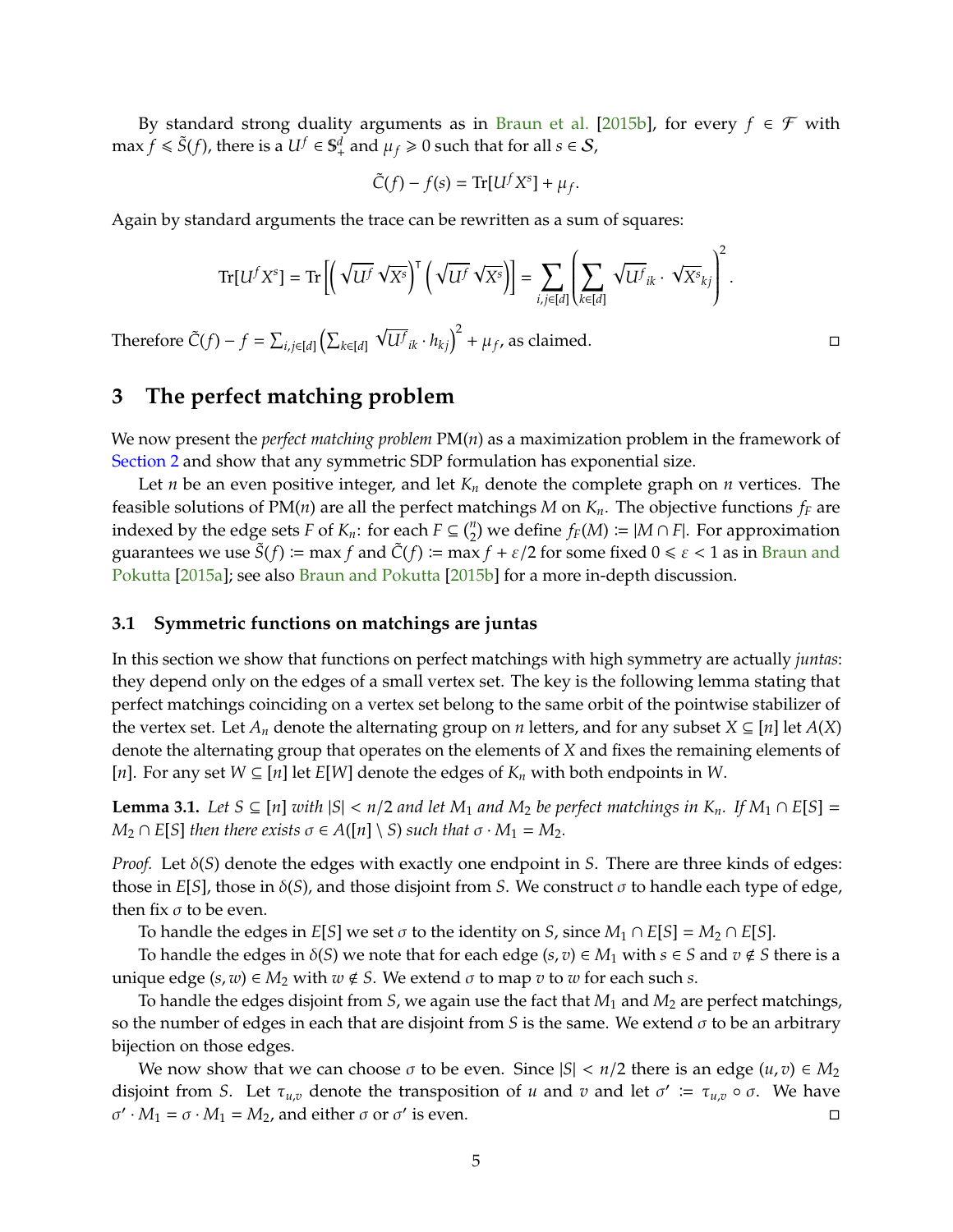<span id="page-6-2"></span>We also need the following lemma, which has been used extensively for symmetric linear extended formulations. See references [Yannakakis](#page-18-1) [\[1988,](#page-18-1) [1991\]](#page-18-0), [Kaibel et al.](#page-18-7) [\[2010\]](#page-18-7), [Braun and](#page-17-10) [Pokutta](#page-17-10) [\[2012\]](#page-17-10), [Lee et al.](#page-18-13) [\[2014\]](#page-18-13) for examples.

<span id="page-6-0"></span>**Lemma 3.2** ([\[Dixon and Mortimer,](#page-17-11) [1996,](#page-17-11) Theorems 5.2A and 5.2B]). *Let*  $n \ge 10$  *and let*  $G \le A_n$  *be a* group. If  $|A_n:G|<\binom{n}{k}$  for some  $k < n/2$ , then there is a subset  $W\subseteq [n]$  such that  $|W|< k$ , W is G-invariant, *and*  $A([n] \setminus W)$  *is a subgroup of G.* 

We now formally state and prove the claim about juntas:

<span id="page-6-1"></span>**Proposition 3.3.** Let  $n \geq 10$ , let  $k < n/2$  and let H be an  $A_n$ -symmetric set of functions on the set of perfect *matchings of*  $K_n$  *of size less than*  $\binom{n}{k}$ . Then for every  $h \in H$  there is a vertex set  $W \subseteq [n]$  of size less than k such that h depends only on the  $\left(\frac{N}{2}\right)$  edges in W.

*Proof.* Let  $h \in H$ , let Stab(*h*) denote the stabilizer of *h*, and let Orb(*h*) denote the orbit of *h*. Since  $H$  is  $A_n$ -symmetric we have  $|Orb(h)| < \binom{n}{k}$ . By the orbit-stabilizer theorem it follows that  $|A_n$ : Stab(*h*)| < ( ${}^n_k$ ). Applying [Lemma 3.2](#page-6-0) to the stabilizer of *h*, we obtain a subset  $W \subseteq [n]$  of size less than *k* such that *h* is stabilized by  $A([n] \setminus W)$ , i.e.,

$$
h(M) = (g \cdot h)(M) = h(g^{-1} \cdot M)
$$

for all  $q \in A([n] \setminus W)$ .

Therefore for every perfect matching *M* the function *h* is constant on the  $A([n] \setminus W)$ -orbit of *M*. As the orbit is determined by *M* ∩ *E*[*W*] by [Lemma 3.1,](#page-5-0) so is the function value *h*(*M*). Therefore *h* depends only on the edges in *E*[*W*].

#### **3.2 The matching polynomials**

A key step in proving our lower bound is obtaining low-degree derivations of approximation guarantees for objective functions of PM(*n*). Therefore we start with a standard representation of functions as polynomials. We define the *matching constraint polynomials*  $P_n$  as:

$$
\mathcal{P}_n := \{x_{uv}x_{uw} \mid u, v, w \in [n] \text{ distinct}\}
$$
\n
$$
\cup \left\{\sum_{u \in [n], u \neq v} x_{uv} - 1 \middle| v \in [n] \right\}
$$
\n
$$
\cup \left\{x_{uv}^2 - x_{uv} \mid u, v \in [n] \text{ distinct}\right\}. \tag{3.1}
$$

We observe that the ring of real valued functions on perfect matchings is isomorphic to  $\mathbb{R}[\{x_{uv}\}_{\{u,v\}\in\binom{[n]}{2}}]/\langle\mathcal{P}_n\rangle_I$  with  $x_{uv}$  representing the indicator function of the edge *uv* being contained in a perfect matching. Intuitively, under this representation the vanishing of the first set of polynomials ensures that no vertex is matched more than once, the vanishing of the second set ensures that each vertex is matched, and the vanishing of the third set ensures that each edge coordinate is 0-1 valued.

Now we formulate low-degree derivations. Let  $P$  denote a set of polynomials in  $\mathbb{R}[x]$ . For polynomials *F* and *G*, we write  $F \simeq_{(\mathcal{P},d)} G$ , or *F is congruent to G from*  $\mathcal P$  *in degree d*, if and only if there exist polynomials { $q(p)$  :  $p \in \mathcal{P}$ } such that

$$
F + \sum_{p \in \mathcal{P}} q(p) \cdot p = G
$$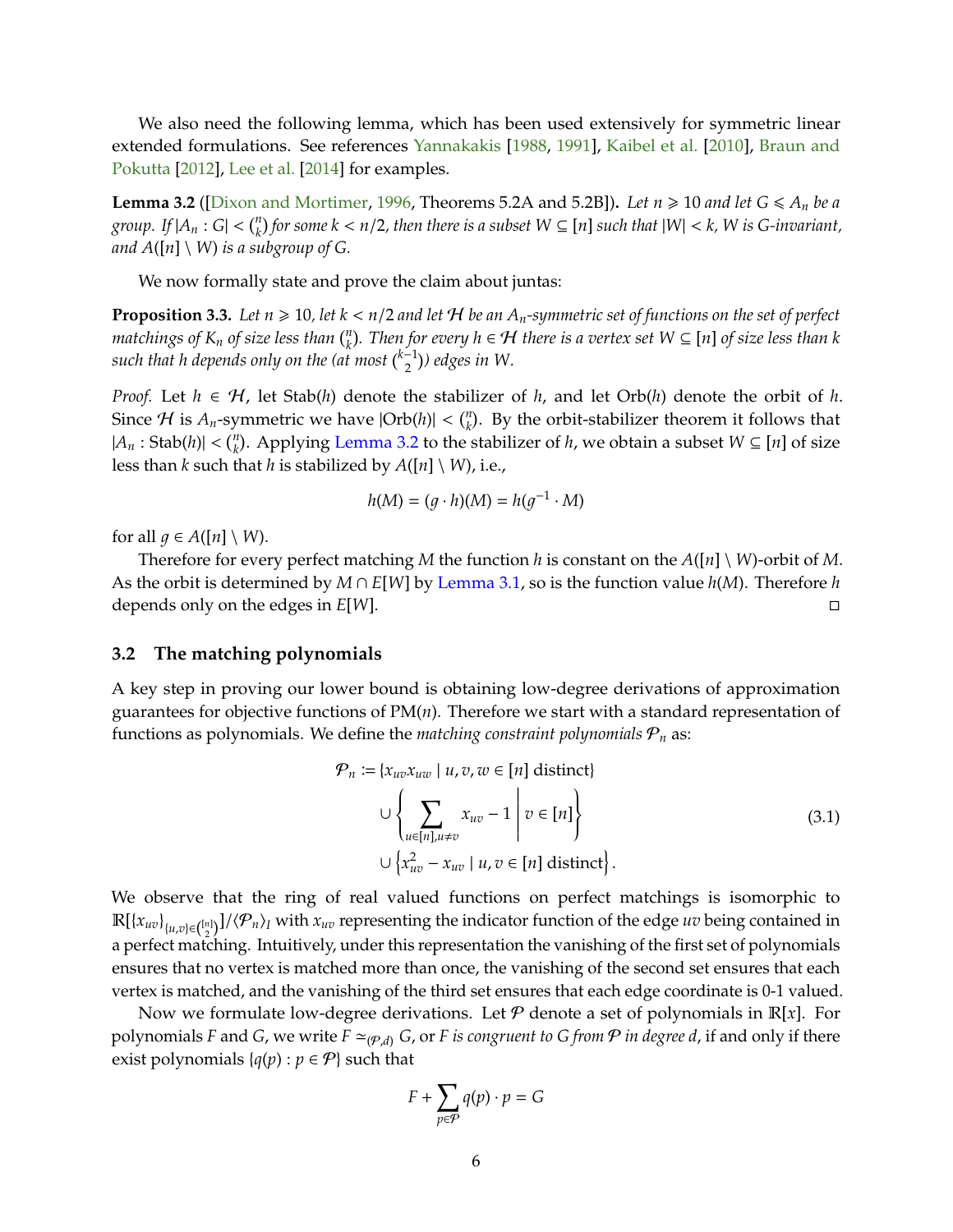and max<sub>*p*</sub> deg( $q(p) \cdot p$ )  $\leq d$ . We often drop the dependence on P when it is clear from context. We shall write  $F \equiv G$  for two polynomials  $F$  and  $G$  defining the same function on perfect matchings, i.e., *F* − *G* ∈  $\langle P_n \rangle$ <sub>*I*</sub>. (Note that as  $P_n$  contains  $x_{uv}^2 - x_{uv}$  for all variables  $x_{uv}$ , the ideal generated by  $P_n$  is automatically radical.)

#### **3.3 Deriving that symmetrized polynomials are constant**

Averaging any polynomial on matchings over the symmetric group gives a constant. In this section we show that this fact has a low-degree derivation.

For a partial matching M, let  $x_M \coloneqq \prod_{e \in M} x_e$  denote the product of edge variables for the edges in *M*. The first step is to reduce every polynomial to a linear combination of the *xM*.

<span id="page-7-2"></span>**Lemma 3.4.** For every polynomial F there is a polynomial F' with  $\deg F' \leq \deg F$  and  $F \simeq_{(\mathcal{P}_n, \deg F)} F'$ , *where all monomials of F' have the form*  $x_M$  *for some partial matching M.* 

*Proof.* It suffices to prove the lemma when *F* is a monomial. Let  $F = \prod_{e \in A} x_e^{k_e}$  for a set *A* of edges with multiplicities  $k_e \ge 1$ . From  $x_e^2 \simeq_2 x_e$  it follows that  $x_e^k \simeq_k x_e$  for all  $k \ge 1$ , hence  $F \simeq_{\deg F} \prod_{e \in A} x_e$ . If *A* is a partial matching we are done, otherwise there are distinct  $e, f \in A$  with a common vertex, hence  $x_e x_f \simeq_2 0$  and  $F \simeq_{\text{deg } F} 0$ .

<span id="page-7-1"></span>**Lemma 3.5.** *For any partial matching M on* 2*d vertices and a vertex a not covered by M, we have*

$$
x_M \simeq_{(\mathcal{P}_n, d+1)} \sum_{\substack{M_1 = M \cup \{a, u\} \\ u \in K_n \setminus (M \cup \{a\})}} x_{M_1}.
$$
\n(3.2)

*Proof.* We use the generators  $\sum_u x_{au} - 1$  to add variables corresponding to edges at *a*, and then use  $x_{\alpha} x_{\alpha}$  to remove monomials not corresponding to a partial matching:

$$
x_M \simeq_{(\mathcal{P}_n,d+1)} x_M \sum_{u \in K_n} x_{au} \simeq_{(\mathcal{P}_n,d+1)} \sum_{\substack{M_1 = M \cup \{a,u\} \\ u \in K_n \setminus (M \cup \{a\})}} x_{M_1}.
$$

<span id="page-7-0"></span> $\Box$ 

This leads to a similar congruence using all containing matchings of a larger size:

<span id="page-7-3"></span>**Lemma 3.6.** For any partial matching M of 2d vertices and  $d \le k \le n/2$ , we have

$$
x_M \simeq_{(\mathcal{P}_n,k)} \frac{1}{\binom{n/2-d}{k-d}} \sum_{\substack{M' \supset M \\ |M'|=k}} x_{M'} \tag{3.3}
$$

*Proof.* We use induction on *k* − *d*. The start of the induction is with *k* = *d*, when the sides of [\(3.3\)](#page-7-0) are actually equal. If *k* > *d*, let *a* be a fixed vertex not covered by *M*. Applying [Lemma 3.5](#page-7-1) to *M* and *a* followed by the inductive hypothesis gives:

$$
x_M \simeq_{(\mathcal{P}_n,d+1)} \sum_{\substack{M_1=M\cup\{a,u\} \\ u\in K_n\backslash(M\cup\{a\})}} x_{M_1} \simeq_{(\mathcal{P}_n,k)} \frac{1}{\binom{n/2-d-1}{k-d-1}} \sum_{\substack{M'>M_1 \\ |M'|=k \\ M_1=M\cup\{a,u\} \\ u\in K_n\backslash(M\cup\{a\})}} x_{M'}.
$$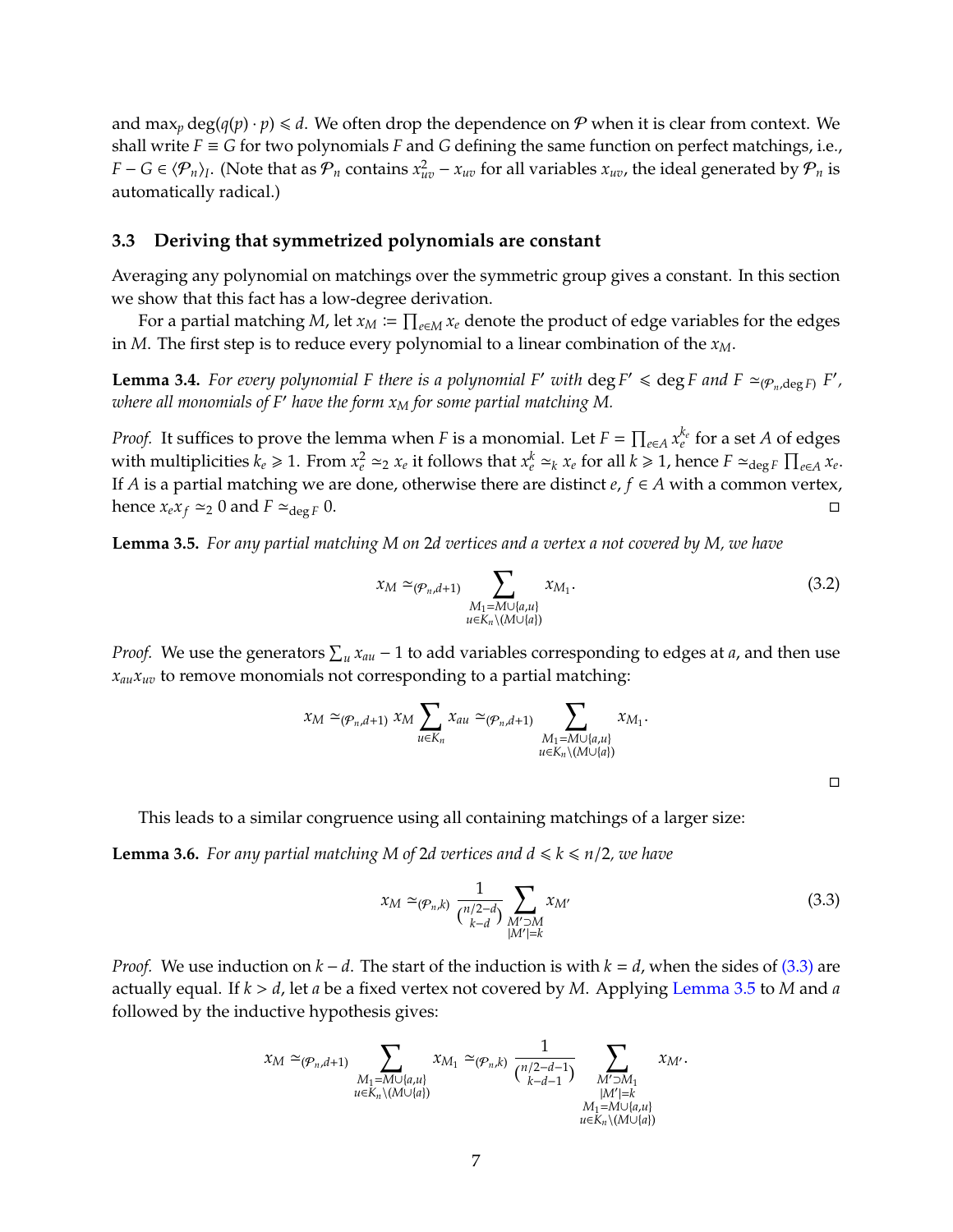<span id="page-8-4"></span>Averaging over all vertices *a* not covered by *M*, we obtain:

$$
x_M \simeq_{(\mathcal{P}_n,k)} \frac{1}{n-2d} \frac{1}{\binom{n/2-d-1}{k-d-1}} \sum_{\substack{M' \supset M_1 \\ |M'|=k \\ M_1=M \cup \{a,u\} \\ a,u \in K_n \setminus M}} x_{M'} = \frac{1}{n-2d} \frac{1}{\binom{n/2-d-1}{k-d-1}} 2(k-d) \sum_{\substack{M' \supset M \\ |M'|=k \\ |M'|=k}} x_{M'} = \frac{1}{\binom{n/2-d}{k-d}} \sum_{\substack{M' \supset M \\ |M'|=k \\ |M'|=k}} x_{M'}.
$$

where in the second step the factor  $2(k - d)$  accounts for the number of ways to choose *a* and *u*. □

We are now ready to state and prove the claim about symmetrized polynomials:

<span id="page-8-1"></span>**Lemma 3.7.** For any polynomial F, there is a constant  $c_F$  with  $\sum_{\sigma \in S_n} \sigma F \simeq_{(\mathcal{P}_n,\deg F)} c_F$ .

*Proof.* Given [Lemma 3.4,](#page-7-2) it suffices to prove the claim for  $F = x_M$  for some partial matching *M*. Note that if  $|M| = k$  then (using the orbit-stabilizer theorem) the size of the stabilizer of *M* is  $2^k k!(n - 2k)!$ . Now apply [Lemma 3.6](#page-7-3) with  $d = 0$ :

$$
\sum_{\sigma \in S_n} \sigma x_M = 2^k k! (n - 2k)! \sum_{M' : |M'| = k} x_{M'} \simeq_k 2^k k! (n - 2k)! {n/2 \choose k}.
$$

 $\Box$ 

#### <span id="page-8-3"></span>**3.4 Low-degree certificates for matching ideal membership**

In this section we present a crucial part of our argument, namely that every degree-*d* polynomial that is identically zero over perfect matchings has a derivation of this fact whose degree is *O*(*d*).

The following lemma will allow us to apply induction:

<span id="page-8-0"></span>**Lemma 3.8.** *If L is a polynomial with*  $L \simeq_{(\mathcal{P}_{n-2},d)} 0$  *for some d, and a, b are the two additional vertices in*  $K_n$ *, then*  $Lx_{ab} \simeq (\mathcal{P}_n, d+1)$  0*.* 

*Proof.* It is enough to prove the claim for  $L \in \mathcal{P}_{n-2}$ . For  $L = x_e^2 - x_e$  and  $L = x_{uv}x_{uw}$  the claim is trivial since *L* ∈  $\mathcal{P}_n$  also. The remaining case is *L* =  $\sum_{u \in K_{n-2}} x_{uv} - 1$  for some  $v \in K_{n-2}$ . Then

$$
Lx_{ab} = \left(\sum_{u \in K_{n-2}} x_{uv} - 1\right) x_{ab} = \left(\sum_{u \in K_n} x_{uv} - 1\right) x_{ab} - x_{av} x_{ab} - x_{bv} x_{ab} \simeq_{d+1} 0.
$$

The degree of the derivation is at most  $d + 1$  since we can simply multiply the degree- $d$  derivation for  $L \approx 0$  by  $x_{ab}$ .

We now show that any  $F \in \langle P_n \rangle$ *I* can be generated by low-degree coefficients from  $P_n$ :

<span id="page-8-2"></span>**Theorem 3.9.** For every polynomial  $F \in \mathbb{R}[\{x_{uv}\}_{\{u,v\}\in\binom{n}{2}}]$ , if  $F \in \langle \mathcal{P}_n \rangle_I$  then  $F \simeq_{(\mathcal{P}_n,2 \deg F-1)} 0$ .

*Proof.* We use induction on the degree *d* of *F*. If *d* = 0 then *F* = 0 and the statement holds trivially. (Note that  $\approx$ <sub>-1</sub> is just equality.) The case *d* = 1 rephrased means that the affine space spanned by the characteristic vectors of all perfect matchings is defined by the  $\sum_v x_{uv} - 1$  for all vertices *u*. This follows from Edmonds's description of the perfect matching polytope by linear inequalities in [Edmonds](#page-17-12) [\[1965\]](#page-17-12).

For the case  $d \ge 2$  we first prove the following claim: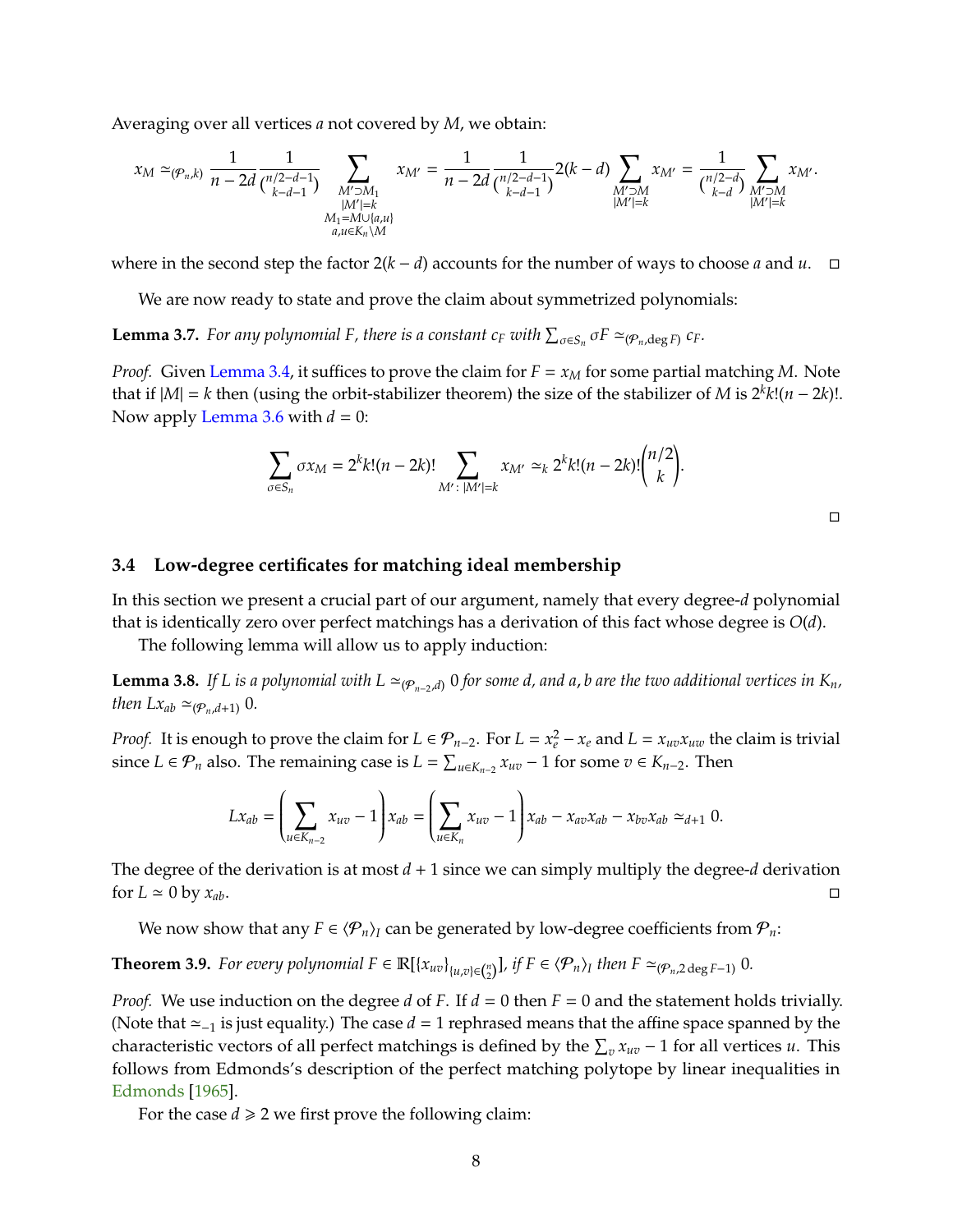*Claim.* If  $F \in \langle \mathcal{P}_n \rangle_I$  is a degree-*d* polynomial and  $\sigma \in S_n$  is a permutation of vertices, then

$$
F \simeq_{(\mathcal{P}_n, 2d-1)} \sigma F.
$$

<span id="page-9-0"></span>We use induction on the degree. If  $d = 0$  or  $d = 1$  the claim follows from the corresponding cases  $d = 0$  and  $d = 1$  of the theorem. For  $d \ge 2$  it is enough to prove the claim when  $\sigma$  is a transposition of two vertices *a* and *u*. Note that in *F* − σ*F* all monomials which are independent of both *a* and *u* cancel:

$$
F - \sigma F = \sum_{e \colon a \in e \text{ or } u \in e} L_e x_e \tag{3.4}
$$

where each *L<sup>e</sup>* has degree at most *d* − 1. We now show that every summand is congruent to a sum of monomials containing edges incident to both *a* and *u*. For example, for  $e = \{a, b\}$  in [\(3.4\)](#page-9-0) we apply the generator  $\sum_{v} x_{uv} - 1$  to find:

$$
L_{ab}x_{ab} \simeq_{d+1} L_{ab}x_{ab} \sum_{v} x_{uv} \simeq_{d+1} \sum_{v} L_{ab}x_{ab}x_{uv}.
$$

Therefore

$$
F - \sigma F \simeq_{d+1} \sum_{bv} L'_{bv} x_{ab} x_{uv}
$$

for some polynomials  $L'_{bv}$  of degree at most  $d-1$ . We may assume that  $L'_{bv}$  does not contain variables *x<sup>e</sup>* with *e* incident to *a*, *b*, *u*, *v*, as these can be removed using generators like *xabxac* or  $x_{ab}^2 - x_{ab}$ . Moreover, it can be checked that  $L'_{bv}$  is zero on all perfect matchings containing {*a*, *b*} and  $\{u, v\}$ . By induction,  $L'_{bv} \simeq (P_{n-4}, 2d-3)$  0 (identifying  $K_{n-4}$  with the graph  $K_n \setminus \{a, b, u, v\}$ ), from which  $L'_{bv}$  ≃( $\varphi$ <sub>*n*</sub>,2*d*−1) 0 follows by two applications of [Lemma 3.8.](#page-8-0) (The special case *a* = *v*, *b* = *u* is also handled by induction and one application of [Lemma 3.8.](#page-8-0)) This concludes the proof of the claim.

We now apply the claim followed by [Lemma 3.7:](#page-8-1)

$$
F \simeq_{2d-1} \frac{1}{n!} \sum_{\sigma \in S_n} \sigma F \simeq_d \frac{c_F}{n!}
$$

for a constant  $c_F$ . As  $F \in \langle \mathcal{P}_n \rangle_I$ , it must be that  $c_F = 0$ , and therefore  $F \simeq_{2d-1} 0$ .

#### **3.5 The main theorem**

We now have all the ingredients to prove our main theorem. Note that the alternating group  $A_n$  acts naturally on PM(*n*) via permutation of vertices. Recall that we set  $\tilde{S}(f) := \max f$  and  $\tilde{C}(f)$  := max *f* +  $\varepsilon$ /2, where the functions *f* are indexed by edge set and  $\varepsilon$  is a parameter. It follows that the guarantees  $\tilde{C}$ ,  $\tilde{S}$  are  $A_n$ -symmetric in the sense defined in [Section 2.](#page-3-0) Our main theorem is an exponential lower bound on the size of any *An*-coordinate-symmetric SDP extension of PM(*n*).

**Theorem 3.10** (Main). *There exists an absolute constant*  $\alpha > 0$  *such that for all even n and every*  $0 \le \epsilon < 1$ *, every An-coordinate-symmetric SDP extended formulation approximating the perfect matching problem* PM(*n*) *within a factor of*  $1 - \varepsilon/(n-1)$  *has size at least*  $2^{\alpha n}$ *.* 

*Proof.* Fix an even integer  $n \ge 10$  and let  $k = \lceil \beta n \rceil$  for some small enough constant  $0 < \beta < 1/2$ chosen later. Suppose for a contradiction that PM(*n*) admits a symmetric SDP extended formulation of size  $d < \sqrt{\binom{n}{k}} - 1$ .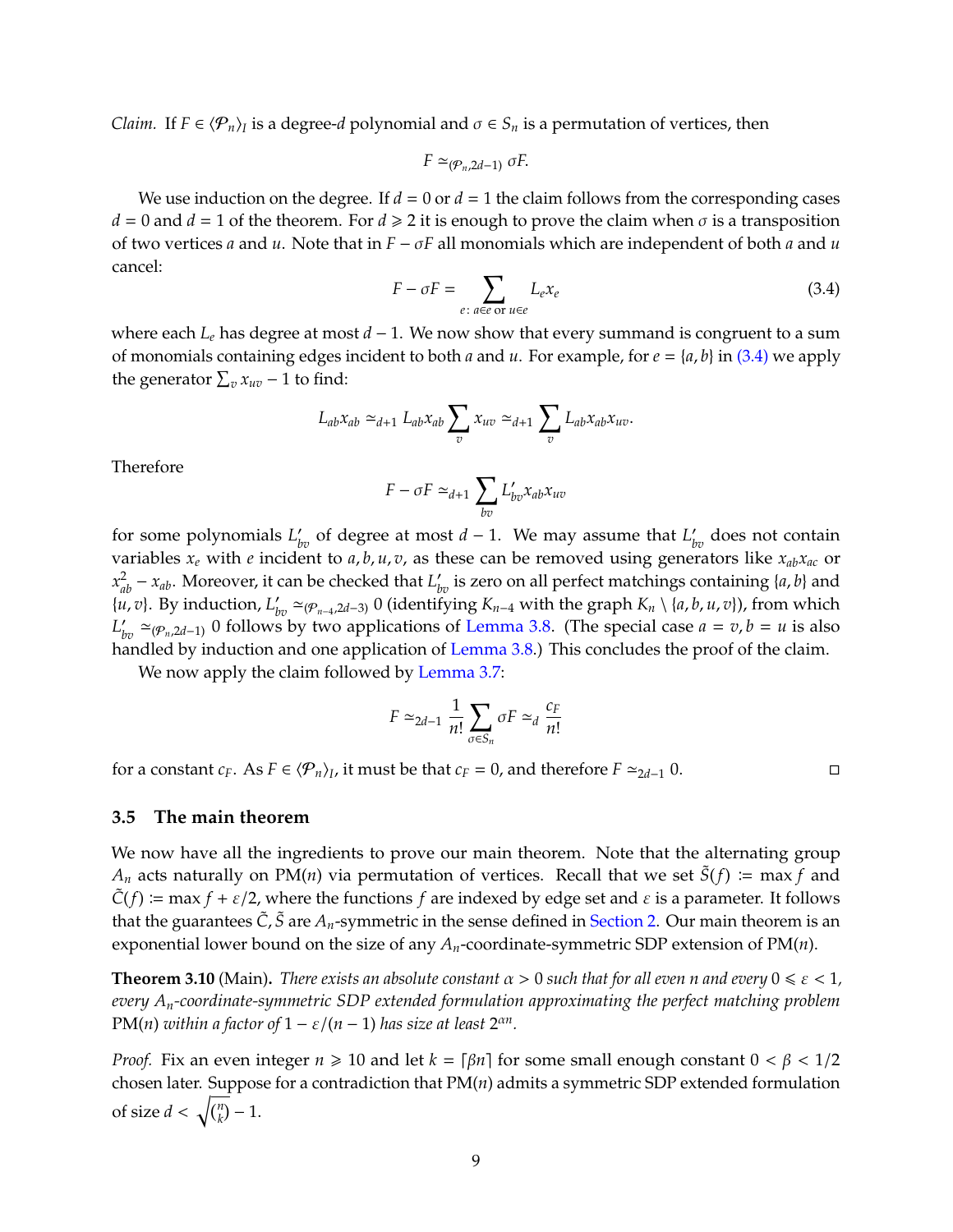<span id="page-10-3"></span>Let *m* equal  $n/2$  or  $n/2 - 1$ , whichever is odd. Let  $S = [m]$  and let  $T = \{m + 1, ..., 2m\}$ . If  $m = n/2$ then let  $U = \{2m + 1, 2m + 2\}$ , otherwise let  $U = \emptyset$ . Note that  $S \cup T \cup U = [n]$  and  $|S| = |T| = m = \Theta(n)$ . Consider the objective function for the set of edges  $E[S]$ , namely  $f_{E[S]}(M) \coloneqq |M \cap E[S]|$ . Since |*S*| is odd we have max  $f_{E[S]}$  = (|S| − 1)/2, from which we obtain:

$$
f(x) \stackrel{\text{def}}{=} \tilde{C}(f_{E[S]}) - f_{E[S]}(x) = \frac{|S|-1}{2} + \frac{\varepsilon}{2} - \sum_{u,v \in S} x_{uv} \equiv \frac{1}{2} \sum_{u \in S, v \in T \cup U} x_{uv} - \frac{1-\varepsilon}{2}.
$$
 (3.5)

By [Lemma 2.3,](#page-4-0) as  $\binom{d+1}{2} < \binom{n}{k}$ , there is a constant  $\mu_f \geq 0$  and an  $A_n$ -symmetric set  $\mathcal H$  of functions of size at most  $\binom{n}{k}$  on the set of perfect matchings with

<span id="page-10-0"></span>
$$
f \equiv \sum_{g} g^2 + \mu_f \qquad \text{with each } g \in \langle \mathcal{H} \rangle.
$$

By [Proposition 3.3,](#page-6-1) every  $h \in H$  depends only on the edges within a vertex set of size less than  $k$ , and hence can be represented by a polynomial of degree less than *k*/2 over perfect matchings. As the *g* are linear combinations of the  $h \in H$ , they can also be represented by polynomials of degree less than *k*/2, which we assume for the rest of the proof.

Applying [Theorem 3.9](#page-8-2) with [\(3.5\)](#page-10-0), we conclude

$$
\frac{1}{2}\sum_{u\in S,v\in T\cup U}x_{uv}-\frac{1-\varepsilon}{2}\simeq_{(\mathcal{P}_n,2k-1)}\sum_gg^2+\mu_f.
$$

We now apply the following substitution: set  $x_{2m+1,2m+2} := 1$  if  $U$  is not empty, set  $x_{u+m,v+m} := x_{uv}$  for each  $uv \in E[S]$ , and set  $x_{uv} := 0$  otherwise. Intuitively, the substitution ensures that *U* is matched, ensures the matching on *T* is identical to the matching on *S*, and ensures every edge is entirely within *S*, *T*, or *U*. The main point is that the substitution maps every polynomial in  $P_n$  either to 0 or into  $P_m$ .

Applying this substitution we obtain a new polynomial identity on the variables  $\{x_{uv}\}_{(u,v)\in\binom{S}{2}}$ .

<span id="page-10-1"></span>
$$
-\frac{1-\varepsilon}{2} \simeq_{(\mathcal{P}_m, 2k-1)} \sum_g g^2 + \mu_f. \tag{3.6}
$$

This equation is a sum of squares proof that an odd clique of size *m* cannot have a perfect matching. To complete our argument we appeal to a theorem from [Grigoriev](#page-18-14) [\[2001\]](#page-18-14) which shows that any such proof must have high degree. Since the degree of the proof in [\(3.6\)](#page-10-1) is 2*k* − 1, our conclusion will be that *k* must be large.

The theorem from [Grigoriev](#page-18-14) [\[2001\]](#page-18-14) uses different terminology from what we have developed here. It is phrased in terms of Positivstellensatz Calculus (PC<sub>></sub>) proof systems and the MOD<sub>2</sub> principle. We first present the theorem as originally stated and then relate it to our setting.

<span id="page-10-2"></span>**Theorem 3.11** ([\[Grigoriev,](#page-18-14) [2001,](#page-18-14) Corollary 2])**.** *The degree of any PC*<sup>&</sup>gt; *refutation of MOD<sup>k</sup>* 2 *is greater than*  $\Omega(k)$ *.* 

The MOD $^k_p$  principle states that it is not possible to partition a set of size  $k$  into groups of size  $p$ if *k* is congruent to 1 modulo *p*. In our case, with  $p = 2$  and *k* odd, this is equivalent to the statement that no perfect matching exists in an odd clique.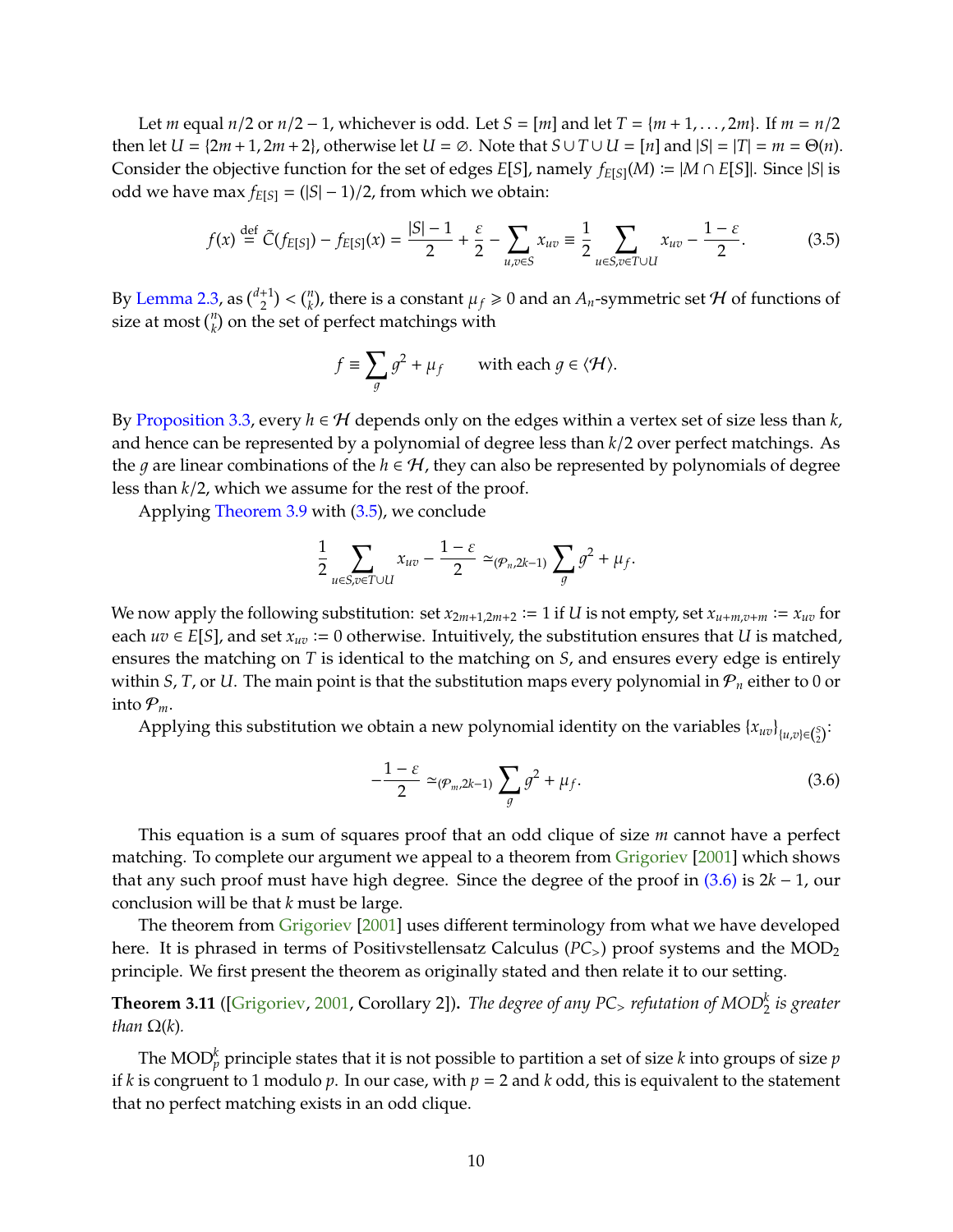<span id="page-11-1"></span>Likewise, via [\[Grigoriev,](#page-18-14) [2001,](#page-18-14) Definition 2] one checks that [\(3.6\)](#page-10-1) constitutes a *PC*<sup>&</sup>gt; proof; we refer the reader to [Buss et al.](#page-17-13) [\[1999\]](#page-17-13) for further discussion.

Applying [Theorem 3.11](#page-10-2) to [\(3.6\),](#page-10-1) we find that  $2k - 1 = Ω(m) = Ω(n)$ , a contradiction when β is chosen small enough. Since  $\tilde{S}(f) = \max f \leq (n-1)/2$  when f is associated with an odd set, we have  $(1 - \varepsilon/(n-1))\tilde{C}(f) \ge \tilde{S}(f)$ , which establishes an inapproximability ratio of  $1 - \varepsilon/(n-1)$ . □

### **4 The Metric Traveling Salesperson Problem (TSP) revisited**

In this section, we prove that a particular Lasserre SDP is optimal among all symmetric SDP relaxations for the asymmetric metric traveling salesperson problem on *Kn*. The *feasible solutions* of the problem are all permutations  $\sigma \in S_n$ . A permutation  $\sigma$  corresponds to the tour in  $K_n$  in which vertex *i* is the  $\sigma(i)$ -th vertex visited. An *instance I* of TSP is a set of non-negative distances  $d_I(i, j)$ for each edge  $(i, j) \in K_n$ , obeying the triangle inequality. The value of a tour  $\sigma$  is just the sum of the distances of edges traversed val<sub>I</sub>( $\sigma$ ) =  $\sum_i d_i(\sigma^{-1}(i), \sigma^{-1}(i+1))$ . The *objective functions* are all the val<sub>I</sub>. Note that TSP is a *minimization* problem rather than a maximization problem, but the framework presented in [Section 2](#page-3-0) generalizes naturally to minimization problems by just flipping the inequalities. For approximation guarantees we will use  $S(f) = \min f$  and  $\tilde{C}(f) = \min f/\rho$  for some factor  $\rho \ge 1$ . Therefore instead of referring to a "( $\tilde{C}$ ,  $\tilde{S}$ )-approximate formulation" we will refer to a "formulation within a factor  $\rho$ ."

The natural action of  $A_n$  on TSP is by permutation of vertices, which means here that  $A_n$  acts on *S<sub>n</sub>* by composition from the left:  $(\sigma_1 \cdot \sigma_2)(i) = \sigma_1(\sigma_2(i))$ . Obviously, the problem TSP is  $A_n$ -symmetric.

The ring of real-valued functions on the set  $S_n$  of feasible solutions is isomorphic to  $\mathbb{R}[\{x_{ij}\}_{i,j\in[n]}]/\langle Q_n \rangle_I$ , with  $x_{ij}$  being the indicator of  $\sigma(i) = j$ , and  $Q_n$  is the set of *TSP constraints*:

$$
Q_n = \left\{ \sum_{i \in [n]} x_{ij} - 1 \middle| j \in [n] \right\} \cup \left\{ \sum_{j \in [n]} x_{ij} - 1 \middle| i \in [n] \right\}
$$
  

$$
\cup \left\{ x_{ij} x_{ik} \middle| i, j, k \in [n] \right\} \cup \left\{ x_{ij} x_{kj} \middle| i, j, k \in [n] \right\}
$$
  

$$
\cup \left\{ x_{ij}^2 - x_{ij} \middle| i, j \in [n] \right\}.
$$

We emphasize that our description of the TSP constraints is different from the TSP polytope treated in [Yannakakis](#page-18-0) [\[1991,](#page-18-0) [1988\]](#page-18-1) and [Fiorini et al.](#page-18-10) [\[2012,](#page-18-10) [2015\]](#page-18-11): the variables *xij* do not directly encode the edges of a Hamiltonian cycle but instead specify a permutation of *n* vertices, encoded as a perfect bipartite matching on *Kn*,*n*.

Following the framework presented in [Lee et al.](#page-18-13) [\[2014\]](#page-18-13), we define the Lasserre hierarchy for TSP as follows. The (dual of) the  $k$ -th level Lasserre SDP relaxation for a TSP instance  $I$  is given by

Maximize *C*  
subject to val<sub>*I*</sub> - *C* 
$$
\simeq_{(Q_n,k)} \sum_p p^2
$$
 for some polynomials *p*.

We now state our main theorem regarding optimal SDP relaxations for TSP.

<span id="page-11-0"></span>**Theorem 4.1.** Suppose that there is some coordinate  $A_{2n}$ -symmetric SDP relaxation of size  $r < \sqrt{\binom{n}{k}} - 1$ *approximating TSP within some factor* ρ > 1 *for instances on* 2*n vertices. Then the* (2*k* − 1)*-level Lasserre relaxation approximates TSP within the factor of* ρ *on instances on n vertices.*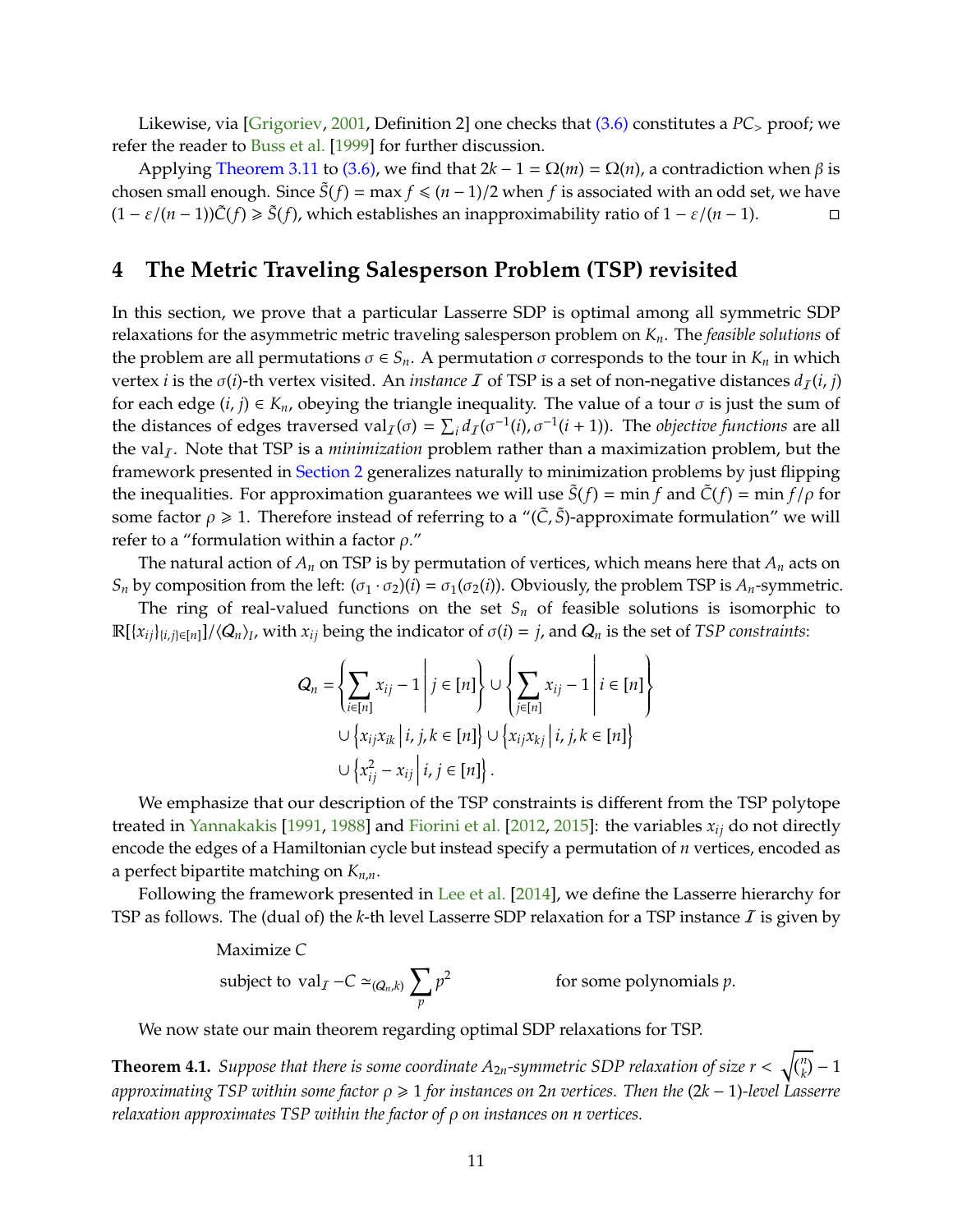To prove [Theorem 4.1](#page-11-0) there is an equivalent of [Proposition 3.3](#page-6-1) we need for TSP tours, so that a small set of invariant functions depends only on the positions of a small number of indices. We start with the following proposition.

<span id="page-12-1"></span>**Proposition 4.2.** Let  $H$  be an  $A_n$ -symmetric set of functions of size  $\binom{n}{k}$  on the set of TSP tours  $\sigma \in S_n$ . *Then for every h* ∈ H *there is a set W* ⊆ [*n*] *of size less than k, such that h*(σ) *depends only on the positions of the vertices in W in the tour* σ*, and the sign of* σ *as a permutation.*

*Proof.* For every  $h \in \mathcal{H}$  we can apply [Lemma 3.2](#page-6-0) to the stabilizer of *h* to obtain a subset  $W \subseteq [n]$  of size at most *k* such that *h* is stabilized by  $A([n] \setminus W)$ . Thus for every tour  $\sigma$ , *h* is constant on the *A*([*n*] \ *W*)-orbit of σ. This orbit is clearly determined by the positions of the vertices in *W* and, since  $A([n] \setminus W)$  preserves signs, the sign of the permutation  $\sigma$ .

Next we give a reduction which allows us to eliminate the dependence of the functions  $h \in \mathcal{H}$ on the sign of the permutation  $\sigma$ . In particular we encode every TSP tour  $\sigma$  on an *n*-vertex graph as some new tour  $\Phi(\sigma)$  in a 2*n*-vertex graph, such that  $\Phi(\sigma)$  is always an even permutation in  $S_{2n}$ .

<span id="page-12-0"></span>**Lemma 4.3.** Let  $I$  be an instance of TSP on  $K_n$ . Then there exists an instance  $I'$  of TSP on  $K_{2n}$  and an *injective map*  $\Phi$  :  $S_n \rightarrow S_{2n}$  *such that* 

- *1.*  $\operatorname{val}_I(\sigma) = \operatorname{val}_{I'}(\Phi(\sigma))$  *for all*  $\sigma \in S_n$ *.*
- *2. For every tour*  $\tau \in S_{2n}$  *there exists*  $\sigma \in S_n$  *such that*  $val_{\mathcal{I}'}(\Phi(\sigma)) \leq val_{\mathcal{I}'}(\tau)$
- *3. For all*  $\sigma \in S_n$  *the permutation*  $\Phi(\sigma)$  *is even.*

*Proof.* Given a TSP instance  $\mathcal I$  on  $K_n$  we construct a new instance  $\mathcal I'$  on  $K_{2n}$  as follows:

- For every vertex *i*  $\in I$  add a pair of vertices *i* and *i'* to *I'*.
- For every distance  $d(i, j)$  in  $I$  add 4 edges all with the same distance  $d(i, j) = d(i', j) = d(i, j') =$  $d(i', j')$  to  $I'$ .
- For every pair of vertices  $i, i' \in I'$  add an edge of distance zero, i.e. set  $d(i, i') = 0$ .

We will call a tour  $\tau \in S_{2n}$  *canonical* if it visits *i'* immediately after *i*, i.e.  $\sigma(i') = \sigma(i) + 1$ . We will write *T* for the set of canonical tours in *S*2*n*. It is easy to check using the triangle inequality that for every tour  $\tau$  there is a canonical tour with no larger value. For every tour  $\sigma$  in  $\tau$  define  $\Phi(\sigma)$  to be the corresponding canonical tour in *I'*. That is  $\Phi(\sigma)(i) = 2\sigma(i) - 1$  and  $\Phi(\sigma)(i') = 2\sigma(i)$ . Note that  $\Phi: S_n \to S_{2n}$  is an injective map whose image is all of *T*. By construction we have:

$$
\mathrm{val}_I(\sigma) \equiv \mathrm{val}_{I'}(\Phi(\sigma))
$$

which proves property (1). Property (2) follows from the fact that every tour  $\tau \in S_{2n}$  has a canonical tour with no larger value, and that *T* is the image of Φ.

For property (3), note that every canonical tour is an even permutation. To see why, suppose  $\sigma \in S_n$  is given by  $\sigma = (i_1, j_1)(i_2, j_2), \ldots, (i_m, j_m)$  where  $(i, j)$  denotes the permutation that swaps *i* and *j*. Then  $\Phi(\sigma) = (i_1, j_1)(i'_1)$  $'_{1'}j'_{1}$  $\mathbf{I}'_1$ ,...,  $(i_m, j_m)(i'_m, j'_m)$  is comprised of 2*m* swap permutations, and is therefore even.  $\Box$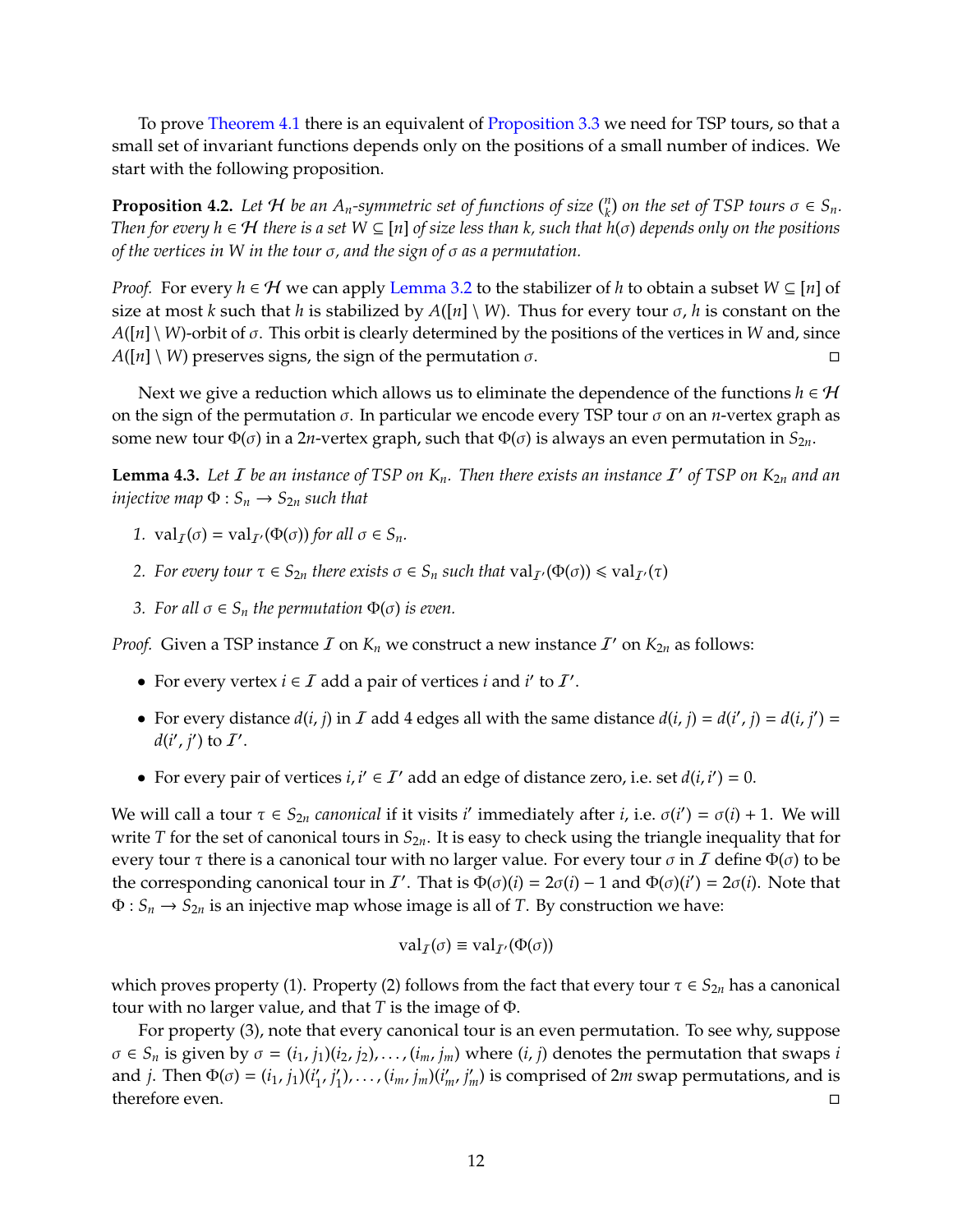The last ingredient we need is a version of [Theorem 3.9](#page-8-2) for the TSP.

<span id="page-13-1"></span>**Theorem 4.4.** If F is a multilinear polynomial whose monomials are partial matchings on  $K_{n,n}$  and  $F \in \langle Q_n \rangle_I$ , *then*  $F \simeq_{(Q_n, 2 \deg F - 1)} 0$ .

Because  $Q_n$  is so similar to  $\mathcal{P}_n$ , it should come as no surprise that the proof of the above theorem is extremely similar to the proof of [Theorem 3.9.](#page-8-2) We include the full proof for completeness, but defer it to [Section 4.1.](#page-13-0) We now have all the tools necessary to prove [Theorem 4.1.](#page-11-0)

*Proof of [Theorem 4.1.](#page-11-0)* First let I be an instance of TSP on *Kn*. Use [Lemma 4.3](#page-12-0) to construct a TSP instance  $I'$  on  $K_{2n}$  and the corresponding map  $\Phi$ . Now assume we have an arbitrary  $A_{2n}$ -symmetric SDP relaxation of size  $d < \sqrt{\binom{2n}{k}} - 1$  for TSP on  $K_{2n}$ . By [Lemma 2.3](#page-4-0) there is a corresponding  $A_{2n}$ -symmetric family of functions  $H'$  of size  $\binom{d+1}{2}$  such that whenever  $\min_{\tau} \text{val}_{I'}(\tau) \geq \tilde{S}(\text{val}_{I'})$  we have:

$$
\mathrm{val}_{\mathcal{I}'}(\tau) - \tilde{C}(\mathrm{val}_{\mathcal{I}'}) \equiv \sum_{j} h_j(\tau)^2 + \mu_{\mathcal{I}'} \qquad \text{where } h_j \in \langle \mathcal{H}' \rangle \text{ and } \mu_{\mathcal{I}'} \geq 0 \,.
$$

Let  $h' \in H'$ . By [Proposition 4.2](#page-12-1)  $h'(\tau)$  depends only on some subset W' of size at most *k*, and possibly on the sign of  $τ$ .

Now we restrict the above relaxation to the image of Φ. By [Lemma 4.3](#page-12-0) this does not change the optimum. Using the fact that val<sub>I</sub>(σ) = val<sub>I</sub>(Φ(σ)) and setting  $\mu_I = \mu_{I}$  then gives rise to a new relaxation where whenever min<sub>σ</sub> val<sub>*I*</sub>( $\sigma$ )  $\geq \tilde{S}$ (val<sub>*I*</sub>) we have:

$$
\operatorname{val}_I(\sigma) - \tilde{C}(\operatorname{val}_I) \equiv \sum_j h_j(\Phi(\sigma))^2 + \mu_I \qquad \text{where } h_j \in \langle \mathcal{H}' \rangle \text{ and } \mu_I \ge 0
$$

as  $\tilde{S}(val_{\tilde{I}}) = \tilde{S}(val_{\tilde{I}'})$  and  $\tilde{C}(val_{\tilde{I}}) = \tilde{C}(val_{\tilde{I}'})$  by [Lemma 4.3.](#page-12-0) Next for each  $h' \in H'$  define  $h : S_n \to \mathbb{R}$ by  $h(\sigma) = h'(\Phi(\sigma))$ . Since  $\Phi(\sigma)$  is even, we then have that each *h* depends only on the position of some subset *W* ⊆ [*n*] of size at most *k*. Such a function can be written as a degree-*k* polynomial *p* in the variables  $x_{ij}$  so that  $p(x^{\sigma}) \equiv f(\sigma)$  on the vertices of  $P_{TSP}(n)$ . Now by [Theorem 4.4](#page-13-1) we have that *p*  $\approx$ <sub>(*Qn*,2*k*−1)</sub> *h*. Since  $\mu$ <sub>*I*</sub>  $\ge$  0 it is clearly the square of a (constant) polynomial, and we conclude that whenever  $\min_{\sigma} \text{val}_{I}(\sigma) \leq \tilde{S}(\text{val}_{I})$  we have:

$$
f_I(x) - \min f_I / \rho \simeq_{(Q_n, 2k-1)} \sum_p p(x)^2
$$

which is precisely the statement that the  $(2k - 1)$ -level Lasserre relaxation for  $P_{TSP}(n)$  is a  $\rho$ approximation.

#### <span id="page-13-0"></span>**4.1 Low-degree certificates for tour ideal membership**

In this section we prove [Theorem 4.4](#page-13-1) showing that every degree-*d* polynomial identically zero over *TSP tours* is congruent to 0 within degree *O*(*d*).

Note that any partial tour *τ* can be thought of as a partial matching *M* in  $K_{n,n}$ , namely if  $τ(i) = j$ , then *M* includes the edge (*i*, *j*). Because of this, it will come as no surprise that the proof proceeds in a very similar manner to [Section 3.4,](#page-8-3) and hereafter we shall always refer to partial matchings on *K*<sub>*n*,*n*</sub> rather than on *K*<sub>*n*</sub>.

<span id="page-13-2"></span>For a partial matching M, let  $x_M \coloneqq \prod_{e \in M} x_e$  denote the product of edge variables for the edges in *M*. The first step is to reduce every polynomial to a linear combination of the *xM*.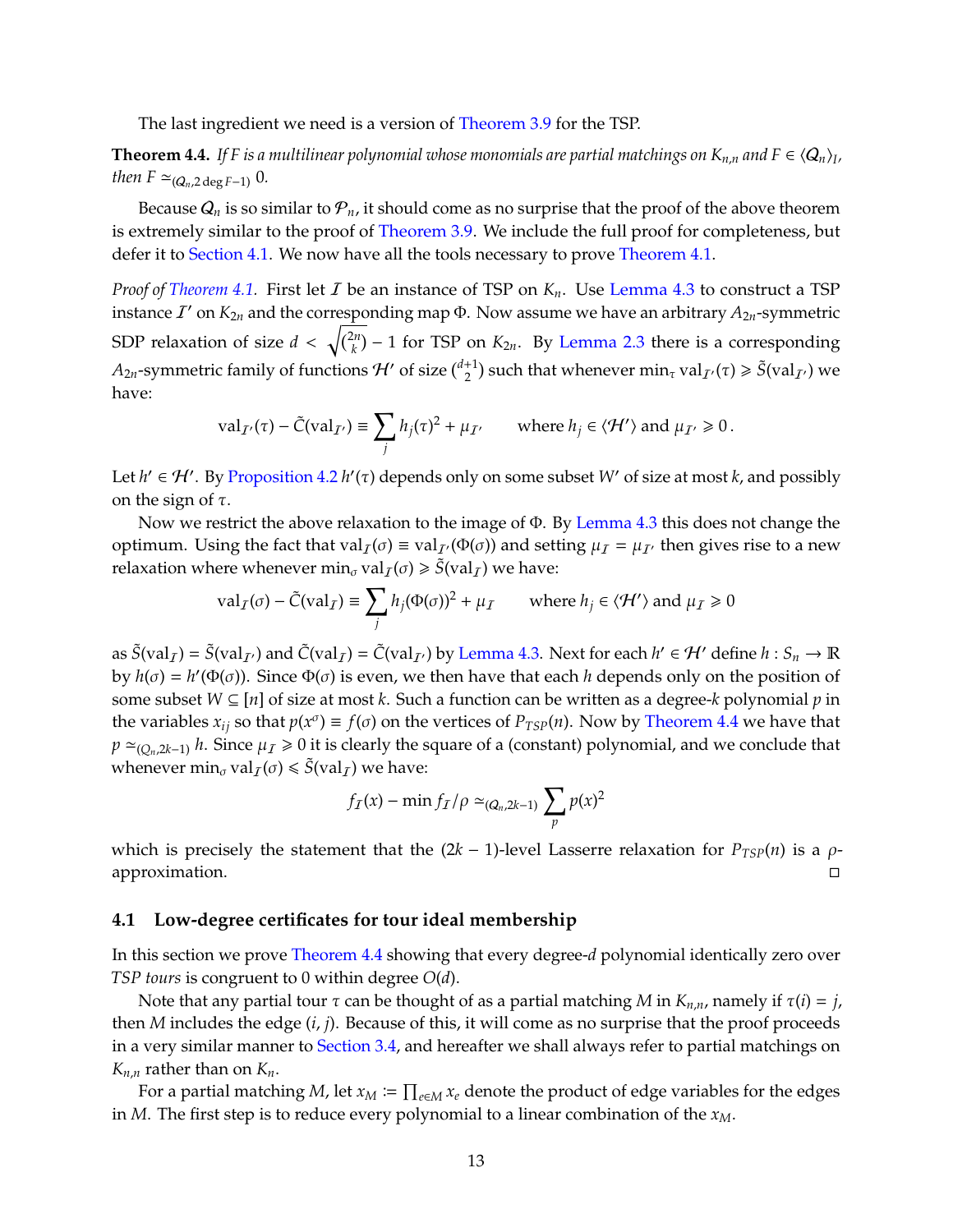**Lemma 4.5.** For every polynomial F there is a polynomial F' with  $\deg F' \leq \deg F$  and  $F \simeq_{(Q_n, \deg F)} F'$ , *where all monomials of F have the form x<sup>M</sup> for some partial matching M.*

*Proof.* It is enough to prove the lemma when *F* is a monomial:  $F = \prod_{e \in A} x_e^{k_e}$  for a set  $A \subseteq E[K_{n,n}]$ of edges with multiplicities  $k_e \ge 1$ . From  $x_e^2 \simeq_2 x_e$  it follows that  $x_e^k \simeq_k x_e$  for all  $k \ge 1$ , hence *F*  $\simeq$ <sub>deg *F*</sub>  $\prod_{e \in A} x_e$ , proving the claim if *A* is a partial matching. If *A* is not a partial matching, then there are distinct *e*, *f* ∈ *A* with a common vertex, hence  $x_e x_f \approx 0$  and  $F \approx \text{deg } F$  0.

The rest of the proof proceeds identically to [Theorem 3.9,](#page-8-2) but we let the symmetric group act on polynomials slightly differently. If  $K_{n,n} = U_n \cup V_n$  is the bipartite decomposition of  $K_{n,n}$ , then we only let the permutation group act on the labels of vertices of  $U_n$ , i.e.  $\sigma x_{(a,b)} = x_{(\sigma(a),b)}.$  We show that under this action, symmetrized polynomials are congruent to a constant, which can again be seen in the same sequence of lemmas:

<span id="page-14-1"></span>**Lemma 4.6.** For any partial matching M on 2d vertices and a vertex  $a \in U_n$  not covered by M, we have

$$
x_M \simeq_{(Q_n,d+1)} \sum_{\substack{M_1=M\cup\{a,u\} \\ v\in V_n\setminus(M\cap V_n)}} x_{M_1}.
$$
\n(4.1)

*Proof.* We use the generators  $\sum_{v} x_{av} - 1$  to add variables corresponding to edges at *a*, and then use  $x_{av}x_{bv}$  to remove monomials not corresponding to a partial matching:

$$
x_M \simeq_{(Q_n,d+1)} x_M \sum_{v \in V_n} x_{av} \simeq_{(Q_n,d+1)} \sum_{\substack{M_1 = M \cup \{a,v\} \\ v \in V_n \setminus (M \cap V_n)}} x_{M_1}.
$$

<span id="page-14-2"></span>This leads to a similar congruence using all containing matchings of a larger size: **Lemma 4.7.** *For any partial matching M of 2d vertices and*  $d \le k \le n$ *, we have* 

<span id="page-14-0"></span>
$$
x_M \simeq_{(Q_n,k)} \frac{1}{\binom{n-d}{k-d}} \sum_{\substack{M' \supset M \\ |M'|=k}} x_{M'}
$$
 (4.2)

*Proof.* We use induction on *k* − *d*. The start of the induction is when *k* = *d*, when the sides of Equation [\(4.2\)](#page-14-0) are equal.

If  $k > d$ , let  $a \in U_n$  be a fixed vertex not covered by *M*. Applying [Lemma 4.6](#page-14-1) to *M* and *a* followed by the inductive hypothesis gives:

$$
x_M \simeq_{(Q_n,d+1)} \sum_{\substack{M_1=M\cup\{a,u\} \\ u\in V_n\setminus (M\cap V_n)}} x_{M_1} \simeq_{(Q_n,k)} \frac{1}{\binom{n-d-1}{k-d-1}} \sum_{\substack{M'\supset M_1 \\ |M'|=k \\ M_1=M\cup\{a,u\} \\ u\in V_n\setminus (M\cap V_n)}} x_{M'}.
$$

Averaging over all vertices  $a \in U_n$  not covered by *M*, we obtain

<span id="page-14-3"></span>
$$
x_M \simeq_{(Q_n,k)} \frac{1}{n-d} \frac{1}{\binom{n-d-1}{k-d-1}} \sum_{\substack{M' \supset M_1 \\ |M'|=k \\ M_1=M \cup \{a,u\} \\ a \in U_n \setminus (M \cap U_n)}} x_{M'} = \frac{1}{n-d} \frac{1}{\binom{n-d-1}{k-d-1}} (k-d) \sum_{\substack{M' \supset M \\ |M'|=k \\ |M'|=k}} x_{M'} = \frac{1}{\binom{n-d}{k-d}} \sum_{\substack{M' \supset M \\ |M'|=k \\ |M'|=k}} x_{M'}.
$$

 $\Box$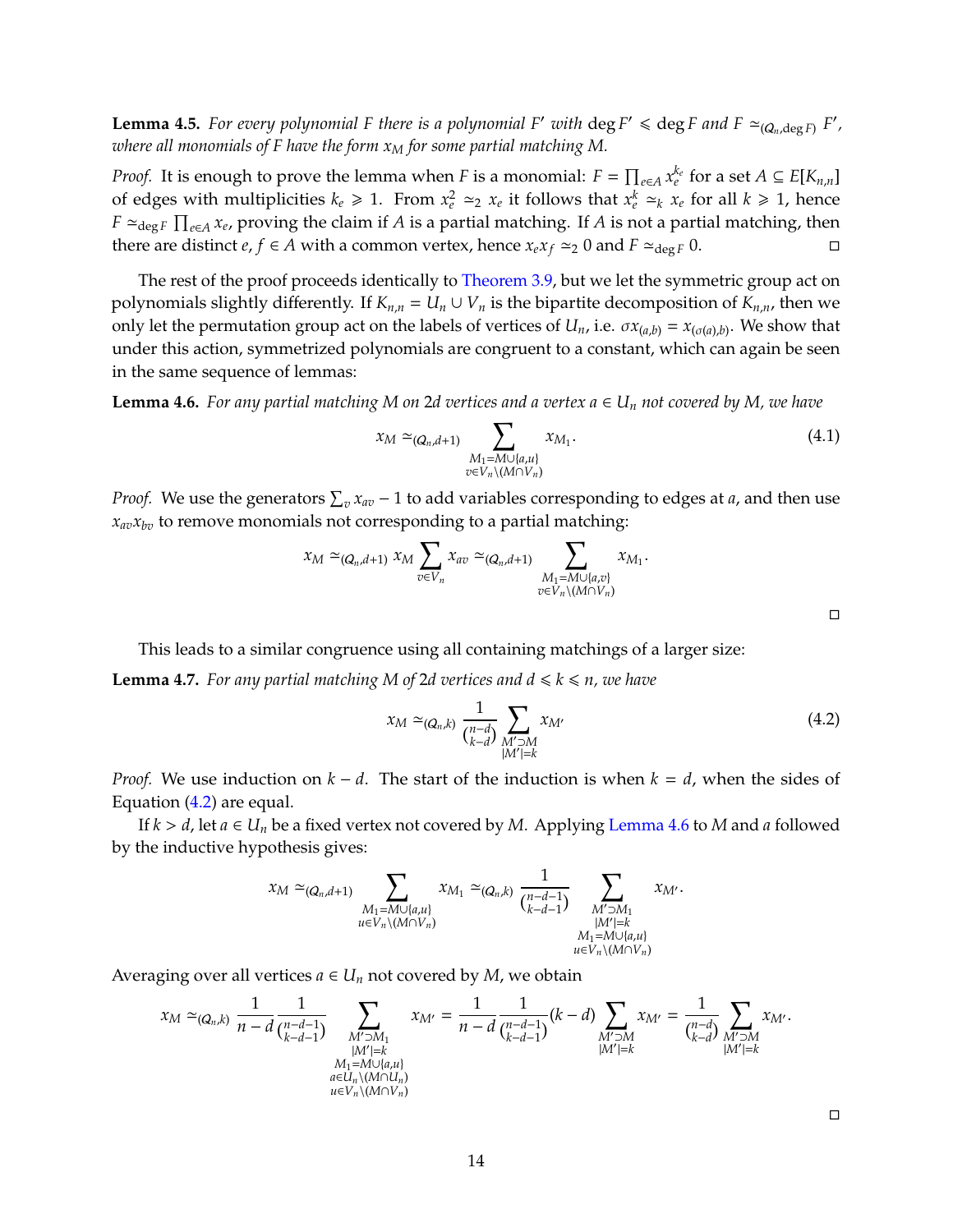<span id="page-15-2"></span>**Corollary 4.8.** For any polynomial F, there is a constant  $c_F$  with  $\sum_{\sigma \in S_n} \sigma F \simeq_{(Q_n, \deg F)} c_F$ .

*Proof.* In view of [Lemma 4.5,](#page-13-2) it is enough to prove the claim for  $F = x_M$  for some partial matching *M* on 2*k* vertices, which is an easy application of [Lemma 4.7](#page-14-2) with  $d = 0$ :

$$
\sum_{\sigma \in S_n} \sigma x_M = (n-k)! \sum_{M': \; |M'|=k} x_{M'} \simeq_k (n-k)! {n \choose k}.
$$

 $\Box$ 

The next lemma will allow us to apply induction:

<span id="page-15-1"></span>**Lemma 4.9.** *If L is a polynomial with L*  $\simeq_{(Q_n-2,d)}$  0 *and a,b are the additional vertices in*  $Q_n$  *then*  $Lx_{ab}x_{ba} \simeq_{(Q_n,d+2)} 0$ .

*Proof.* It is enough to prove the claim when *L* is from  $Q_{n-2}$ . For  $L = x_e^2 - x_e$ ,  $L = x_{uv}x_{uw}$ , and *L* =  $x_{uv}x_{uv}$  the claim is trivial, as then *L* ∈  $Q_n$ . The remaining cases are (1) *L* =  $\sum_{u \in U_{n-2}} x_{uv} - 1$  for some  $v \in V_{n-2}$ , and (2)  $L = \sum_{v \in V_{n-2}} x_{uv} - 1$  for some  $u \in U_{n-2}$ . We only deal with the first case, as the second one is analogous. Then

$$
Lx_{ab}x_{ba} = \left(\sum_{u \in U_n} x_{uv} - 1\right) x_{ab}x_{ba} - x_{av}x_{ab}x_{ba} - x_{bv}x_{ab}x_{ba} \simeq_{(Q_n, d+1)} 0.
$$

We are now ready to prove [Theorem 4.4.](#page-13-1)

*Proof of [Theorem 4.4.](#page-13-1)* We use induction on the degree *d* of *F*. The case *d* = 0 is obvious, as then clearly *F* = 0. (Note that  $\simeq_{-1}$  is just equality.) The case *d* = 1 rephrased means that the affine space spanned by the characteristic vectors of all perfect matchings is defined by the  $\sum_{v} x_{uv} - 1$  for all vertices *u*. This follows again from Edmonds's description of the perfect matching polytope by linear inequalities in [Edmonds](#page-17-12) [\[1965\]](#page-17-12) (valid for any graph in addition to  $K_{2n}$  and  $K_{n,n}$ ).

For the case  $d \ge 2$  we first prove the following claim: *Claim.* If  $F \in \langle Q_n \rangle$ <sub>*I*</sub> is a degree-*d* polynomial and  $\sigma \in S_n$  is a permutation of vertices, then

$$
F \simeq_{(Q_n,2d-1)} \sigma F.
$$

We use induction on the degree. If  $d = 0$  or  $d = 1$  the claim follows from the corresponding cases  $d = 0$  and  $d = 1$  of the theorem. For  $d \ge 2$  it is enough to prove the claim when  $\sigma$  is a transposition of two vertices *a* and *u*. Note that in  $F - \sigma F$  all monomials which do not contain an  $x_e$  with *e* incident to *a* or *u* on the left cancel:

<span id="page-15-0"></span>
$$
F - \sigma F = \sum_{e: e = (a,r) \text{ or } e = (u,r)} L_e x_e \tag{4.3}
$$

where each *L<sup>e</sup>* has degree at most *d* − 1. We now show that every summand is congruent to a sum of monomials containing edges incident to both *a* and *u* on the left. For example, for  $e = \{a, b\}$  in [\(4.3\),](#page-15-0) we apply the generator  $\sum_{v} x_{uv} - 1$  to find:

$$
L_{ab}x_{ab} \simeq_{d+1} L_{ab}x_{ab} \sum_{v} x_{uv} \simeq_{d+1} \sum_{v} L_{ab}x_{ab}x_{uv}.
$$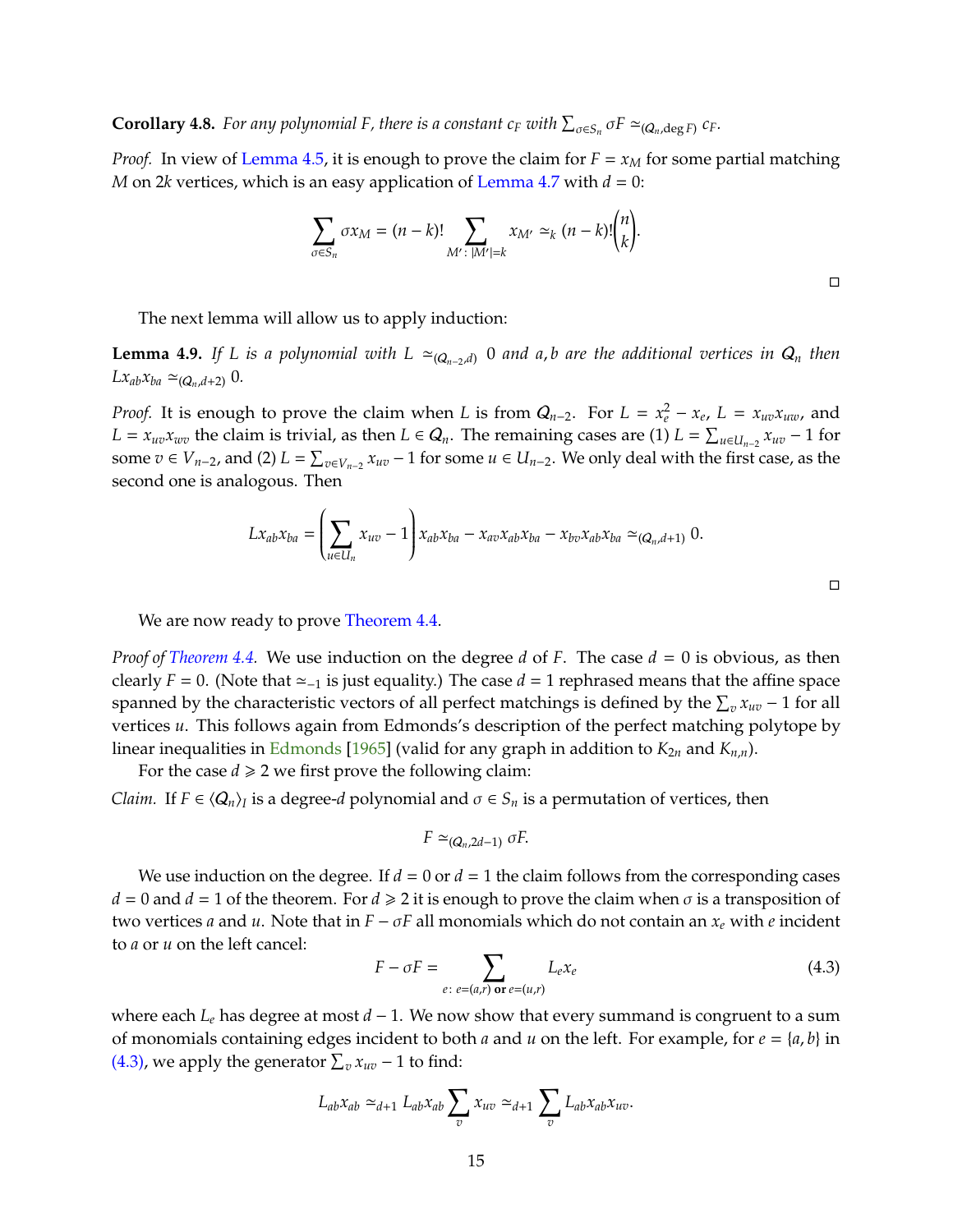Therefore

$$
F - \sigma F \simeq_{d+1} \sum_{bv} L'_{bv} x_{ab} x_{uv}
$$

for some polynomials  $L'_{bv}$  of degree at most *d* − 1. We may assume that  $L'_{bv}$  does not contain variables *x<sup>e</sup>* with *e* incident to *a*, *u* on the left or *b*, *v* on the right, as these can be removed using generators like  $x_{ab}x_{ac}$  or  $x_{ab}^2 - x_{ab}$ . Moreover, since *F* is zero on all perfect matchings, it can be checked that  $L'_{bv}$  is zero on all perfect matchings containing  $\{a, b\}$  and  $\{u, v\}$ . By induction,  $L'_{bv} \simeq_{(Q_{n-4}, 2d-3)} 0$  (identifying  $K_{n-4}$ with the graph  $K_n \setminus \{a, b, u, v\}$ , from which  $L'_{bv} \simeq_{(Q_n, 2d-1)} 0$  follows by two applications of [Lemma 4.9.](#page-15-1) (The special case  $a = v$ ,  $b = u$  is also handled by induction and one application of [Lemma 4.9.](#page-15-1)) This concludes the proof of the claim.

We now apply the claim followed by [Corollary 4.8:](#page-14-3)

$$
F \simeq_{2d-1} \frac{1}{n!} \sum_{\sigma \in S_n} \sigma F \simeq_d \frac{c_F}{n!}
$$

for a constant  $c_F$ . As  $F \in \langle Q_n \rangle_I$ , it must be that  $c_F = 0$ , and therefore  $F \simeq_{2d-1} 0$ .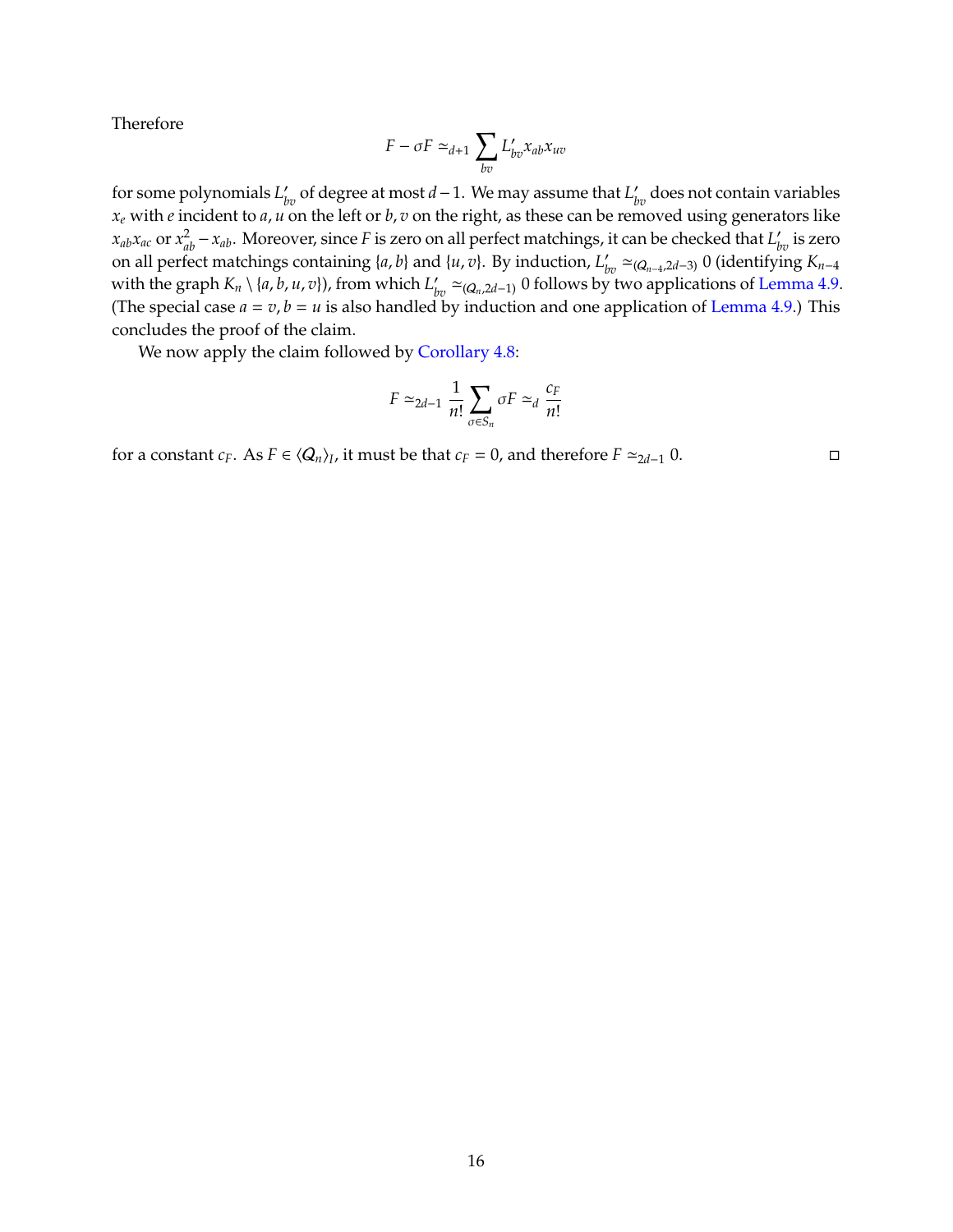## **References**

- <span id="page-17-6"></span>Abbas Bazzi, Samuel Fiorini, Sebastian Pokutta, and Ola Svensson. No small linear program approximates vertex cover within a factor  $2 - \varepsilon$ . In *Proc. FOCS*, pages 1123–1142, 2015. poi: [10.1109/FOCS.2015.73](http://dx.doi.org/10.1109/FOCS.2015.73). [2](#page-2-0)
- <span id="page-17-10"></span>Gábor Braun and Sebastian Pokutta. An algebraic approach to symmetric extended formulations. In *Proc. ISCO*, pages 141–152. Springer Berlin Heidelberg, 2012. ISBN 978-3-642-32147-4. doi: [10.1007/978-3-642-32147-4\\_14](http://dx.doi.org/10.1007/978-3-642-32147-4_14). [6](#page-6-2)
- <span id="page-17-8"></span>Gábor Braun and Sebastian Pokutta. The matching polytope does not admit fully-polynomial size relaxation schemes. In *Proc. SODA*, pages 837–846, 2015a. doi: [10.1137/1.9781611973730.57](http://dx.doi.org/10.1137/1.9781611973730.57). [5](#page-5-1)
- <span id="page-17-9"></span>Gábor Braun and Sebastian Pokutta. The matching problem has no fully polynomial size linear programming relaxation schemes. *IEEE Transactions on Information Theory*, 61(10):5754–5764, 2015b. doi: [10.1109/TIT.2015.2465864](http://dx.doi.org/10.1109/TIT.2015.2465864). [5](#page-5-1)
- <span id="page-17-2"></span>Gábor Braun, Samuel Fiorini, Sebastian Pokutta, and David Steurer. Approximation limits of linear programs (beyond hierarchies). In *Proc. FOCS*, pages 480–489, 2012. [2](#page-2-0)
- <span id="page-17-3"></span>Gábor Braun, Samuel Fiorini, Sebastian Pokutta, and David Steurer. Approximation limits of linear programs (beyond hierarchies). *Math. Oper. Res.*, 40(3):756–772, 2015a. doi: [10.1287/moor.2014.](http://dx.doi.org/10.1287/moor.2014.0694) [0694](http://dx.doi.org/10.1287/moor.2014.0694). [2](#page-2-0)
- <span id="page-17-7"></span>Gábor Braun, Sebastian Pokutta, and Daniel Zink. Inapproximability of combinatorial problems via small LPs and SDPs. In *Proc. STOC*, pages 107–116, 2015b. doi: [10.1145/2746539.2746550](http://dx.doi.org/10.1145/2746539.2746550). [3,](#page-3-1) [5](#page-5-1)
- <span id="page-17-5"></span>Mark Braverman and Ankur Moitra. An information complexity approach to extended formulations. In *Proc. STOC*, pages 161–170. ACM, 2013. ISBN 978-1-4503-2029-0. doi: [10.1145/2488608.](http://dx.doi.org/10.1145/2488608.2488629) [2488629](http://dx.doi.org/10.1145/2488608.2488629). [2](#page-2-0)
- <span id="page-17-0"></span>Jop Briët, Daniel Dadush, and Sebastian Pokutta. On the existence of 0/1 polytopes with high semidefinite extension complexity. In *Proc. ESA*, pages 217–228. Springer Berlin Heidelberg, 2013. [1](#page-0-0)
- <span id="page-17-1"></span>Jop Briët, Daniel Dadush, and Sebastian Pokutta. On the existence of 0/1 polytopes with high semidefinite extension complexity. *Math. Program.*, 153(1):179–199, 2015. poi: [10.1007/](http://dx.doi.org/10.1007/s10107-014-0785-x) [s10107-014-0785-x](http://dx.doi.org/10.1007/s10107-014-0785-x). [1](#page-0-0)
- <span id="page-17-13"></span>Sam Buss, Dima Grigoriev, Russell Impagliazzo, and Toniann Pitassi. Linear gaps between degrees for the polynomial calculus modulo distinct primes. In *Proc. STOC*, pages 547–556, 1999. [11](#page-11-1)
- <span id="page-17-4"></span>Siu On Chan, James R. Lee, Prasad Raghavendra, and David Steurer. Approximate constraint satisfaction requires large LP relaxations. In *Proc. FOCS*, pages 350–359, 2013. [2](#page-2-0)
- <span id="page-17-11"></span>John D. Dixon and Brian Mortimer. *Permutation groups*. Springer Verlag, 1996. [6](#page-6-2)
- <span id="page-17-12"></span>Jack Edmonds. Maximum matching and a polyhedron with 0, 1-vertices. *J. Res. Nat. Bur. Standards Sect. B*, 69B:125–130, 1965. ISSN 0160-1741. [8,](#page-8-4) [15](#page-15-2)